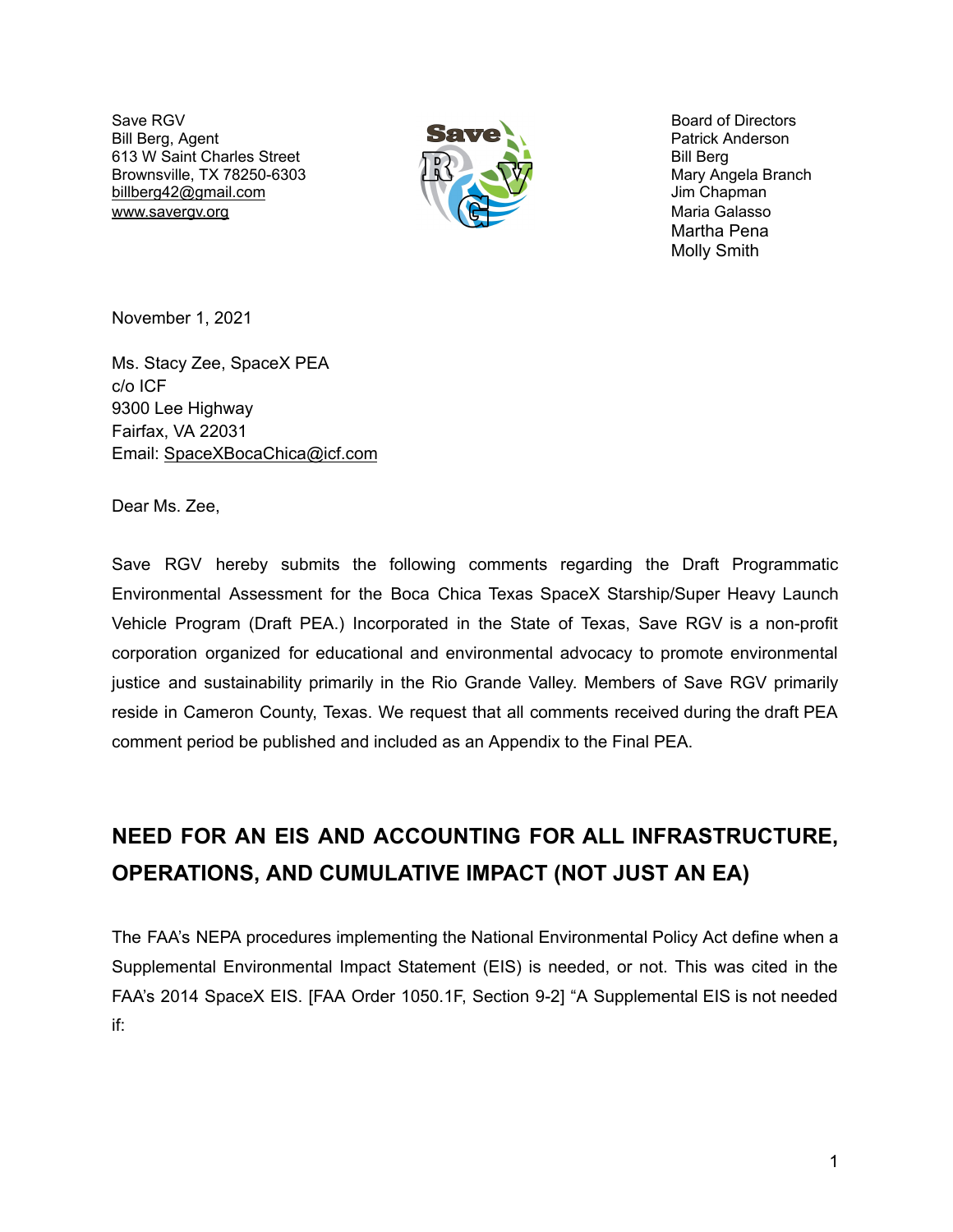1. "The proposed Action conforms to plans or projects for which a prior EIS has been filed and there are no substantial changes in the Proposed Action that are relevant to environmental concerns."

SpaceX has in fact never launched a Falcon 9 or Falcon Heavy rocket from Boca Chica and now has no plans to do so. It has instead turned its site and activities into something unrecognizable in the original 2014 EIS and Record of Decision (ROD); a large and expanding complex to manufacture, fabricate, assemble and test the Starship and Super Heavy booster rocket in addition to producing fuel and power for the Starship and Super Heavy operations (e.g. power plant, gas extraction, gas delivery, gas treatment, gas liquefaction). The Starship and Super Heavy booster together will be larger than the approved Falcon 9 and Falcon Heavy by an order of magnitude, standing 39 stories tall, with 16 million lbs. of propellants, nearly 50% more than NASA's Saturn V rocket used to launch moon-landing missions. Round-the-clock experimental testing has already increased significantly. SpaceX has enlarged its footprint (and they plan to expand further) by increasing its acreage, its number of buildings, its number of employees and contractors, its hours of beach and refuge closure, and its number of static test firings and pressure tests. All these events significantly increase environmental impacts and none of them were analyzed in the original EIS.

Additionally, in the short time since SpaceX has conducted operations at the Boca Chica site, there have been multiple explosions that disrupted resident's lives, scattered fuel laden rocket debris and caused wildfires that have consumed more than 100 acres of sensitive native habitat on national wildlife refuge land. These serious impacts illustrate how critical it is for the FAA to initiate a new EIS process, and for federal regulators to exercise meaningful, legally required oversight.

2. "Data and analysis contained in the previous EIS are still substantially valid and there are no significant new circumstances or information relevant to environmental concerns and bearings on the Proposed Action or its impacts."

Most of the 2014 data and analysis is now not only invalid but wrong and misleading and significantly out of date by over seven years. The construction, testing and firing of the massive Starship and Super Heavy Booster will have much greater impacts than the rockets approved in the 2014 EIS. Because of the very substantial and significant changes to the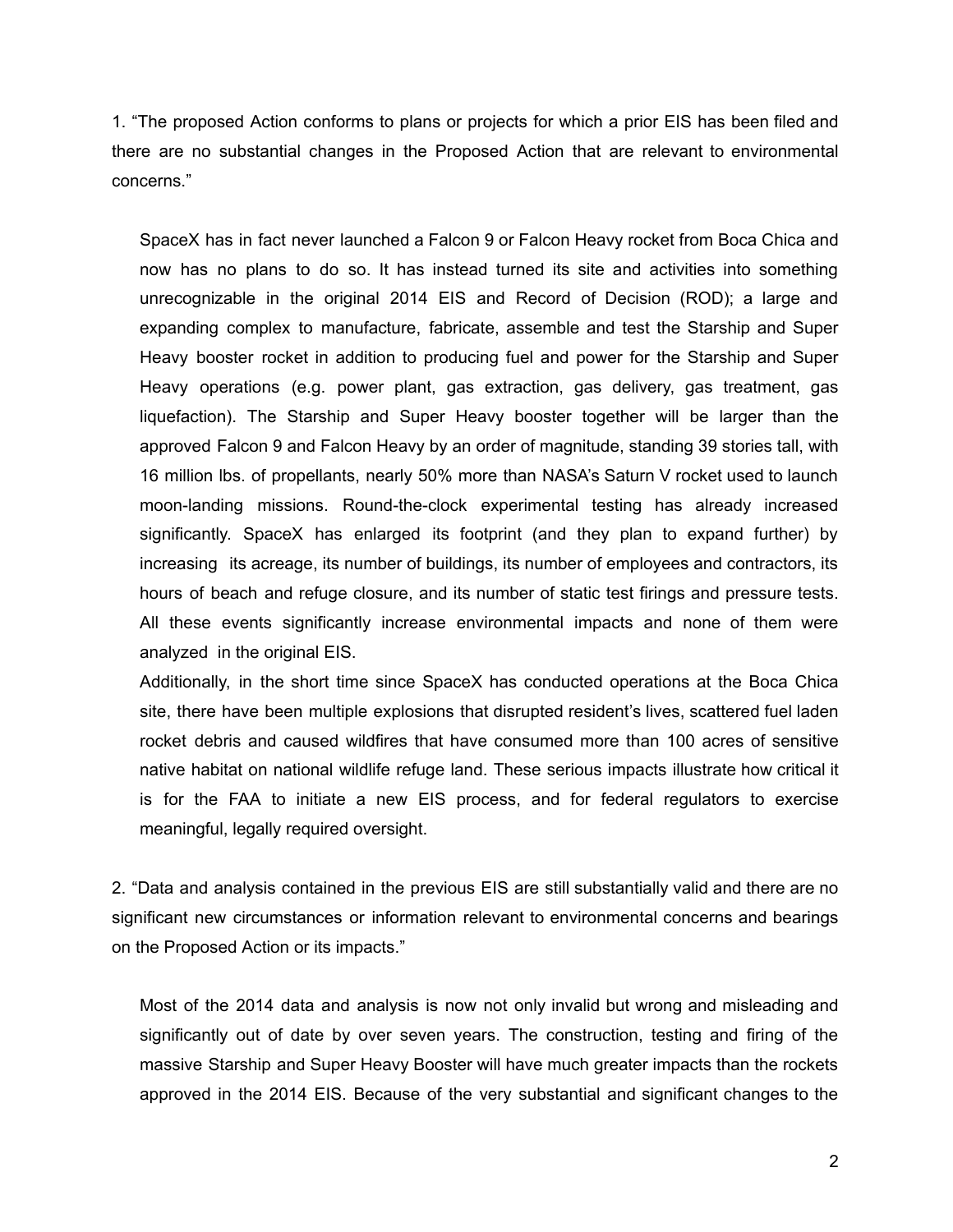actions taking place at Boca Chica, virtually all the impact analysis in the 2014 EIS is now out of date and inaccurate. Specifically, new analysis needs to be prepared for the significant effects that are occurring, such as noise, light, frequency of events, fires and explosions, larger areas of direct and indirect impacts (most likely to include the towns of South Padre Island, Port Isabel, Long Island Village and the permitted but not yet built liquefied natural gas (LNG) export terminals on the Brownsville Ship Channel namely Texas LNG and Rio Grande LNG, and the proposed Jupiter MLP crude upgrader facility and off-shore VLCC loading terminals, the storage of much more highly volatile rocket propellant that is more explosive, has greater impacts to wildlife, wetlands, vegetation and endangered and threatened species, and increased denial of public access to marine recreation and Boca Chica beach.

Under economic impacts another issue is missing entirely. The latest license for the Starship tests requires \$198 million in third party liability, and federal indemnification for losses beyond that. This is higher than is required for any Falcon 9 or Falcon Heavy launch from Vandenberg AFB or Kennedy/Cape Canaveral, suggesting a far larger risk zone than was included in the FEIS or ROD. This probably doesn't include liability for the potential \$20 billion LNG terminals and LNG tankers that will likely be in the expanded risk zone, nor the proposed Centurion condensate upgrader facility with offshore export loading terminals. This list is by no means comprehensive.

3. "All pertinent conditions and requirements of the prior approval have, or will be, met in the current actions."

The FAA has done an inadequate job in ensuring SpaceX compliance with many of the conditions in its 2014 Record of Decision. One example is the closure of State Highway 4 and Boca Chica beach, which was to be limited to no more than 180 hours per year. Within the first six months of 2021, closures exceeded 225 hours, often with confusing and inadequate prior notifications and last-minute changes, cancellations and revocations. Nevertheless, SpaceX now wants to nearly triple its beach closure "quota" with no opportunity for public discussion and comment. To increasingly deny access to eight miles of public beach, state parkland and national wildlife refuge is a significant human impact and needs to be addressed, particularly as much of the experimental engine and rocket testing could be done at a safer and less public testing location elsewhere. Given the wholly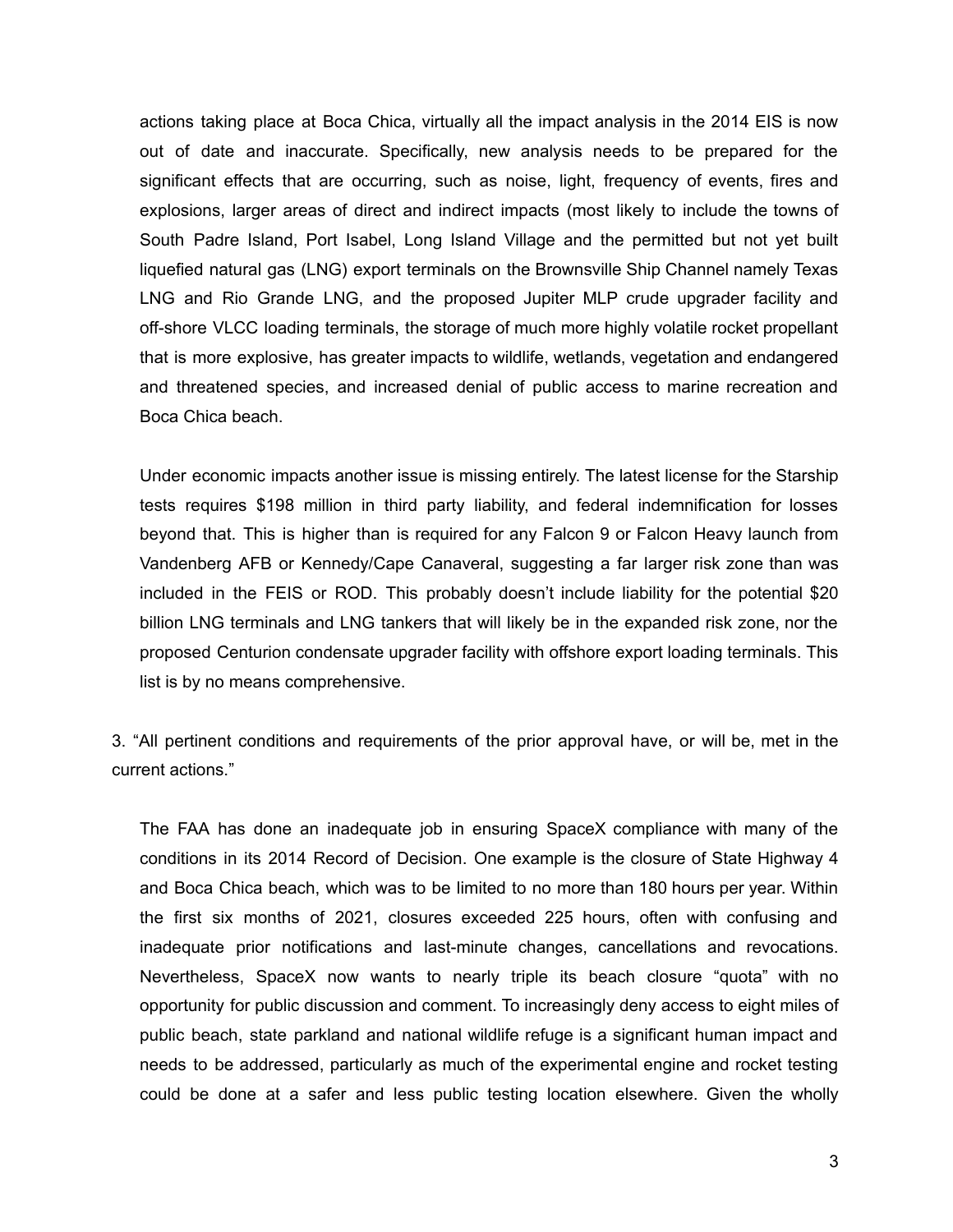different purpose of the project, FAA, as part of the Supplemental EIS, needs to revisit the alternatives evaluation.

# **TIERED REVIEWS**

All elements to SpaceX proposals (identified in 2-1 p. 9) are, according to SpaceX's purpose and need, essential to SpaceX's Starship/Super Heavy operations. However, in the PEA Section 2.1: Proposed Federal Action, it states, *"Detailed information about some of the launch-related infrastructure (e.g., exact location and design) is not currently available."* Therefore, the draft PEA makes assumptions about these unknowns. It also states, "*The FAA may conduct environmental reviews of additional proposed launch and reentry sites if SpaceX further develops proposals. Such reviews may be tiered off this PEA as appropriate."* The practice of FAA "tier reviews" that allows further SpaceX expansion is a loophole that avoids additional environmental review, project scrutiny, and public comment. This loophole of tiered analysis to avoid environmental reviews, has been used since 2014 and it violates the standards of NEPA. It is not a sustainable method of accountability. According to FAA's order 1050.1F, "NEPA compliance and other environmental responsibilities are integral components of that mission. The FAA is responsible for complying with the procedures and policies of NEPA and other environmental laws, regulations, and orders applicable to FAA actions." (p. 1-2). 1

The FAA should not "tier" reviews simply because information is not currently available from SpaceX. Due to the fact that elements like the power plant, gas treatment, and liquefaction are critical to the development and operations of the Starship and Super Heavy, all elements must be analyzed collectively as opposed to a tiered analysis. Launch/landing locations also need to be determined conclusively. An EIS is needed to determine, with specificity, all of Spacex's plans and to accurately account for the cumulative impacts of all of SpaceX's proposals of the Starship/Super Heavy program in order to avoid, minimize, and mitigate impacts.

<sup>1</sup> **https://www.faa.gov/documentLibrary/media/Order/FAA\_Order\_1050\_1F.pdf**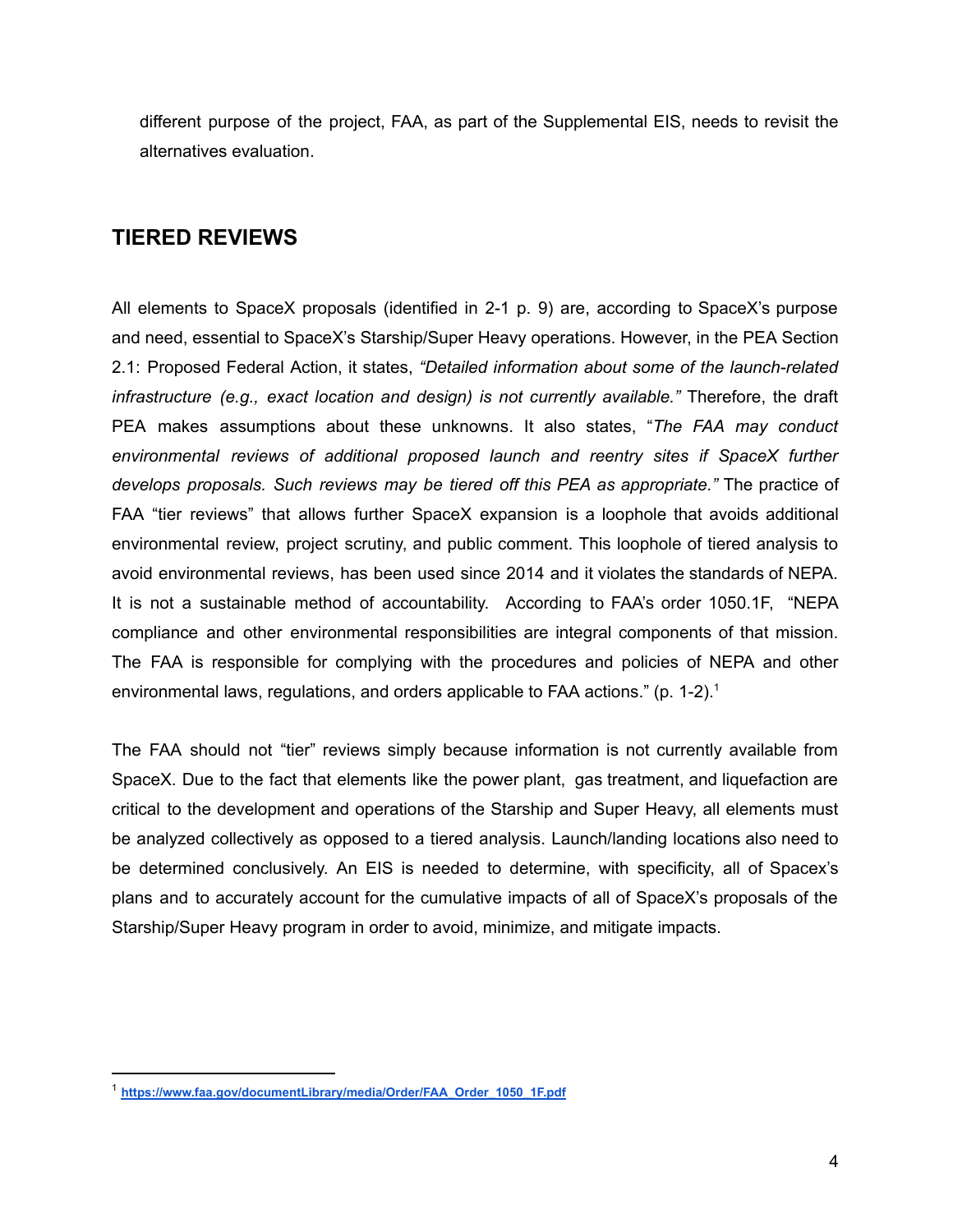# **INCREASED SCOPE & OPERATIONS**

## LAUNCH SITES

SpaceX has indicated it is considering additional launch (which includes landing for suborbital missions) and reentry locations for the Starship/Super Heavy program beyond the Boca Chica Launch Site. These launch and reentry locations are in addition to the VLA and should also be considered to be alternatives to launching/landing at the VLA. Thus, the platforms and launch locations should be fully analyzed and their impacts assessed prior to licensing. SpaceX has not planned or provided details of additional/alternative launch/reentry sites. Consequently, SpaceX is negligent in its responsibilities to avoid, minimize, and mitigate impacts of the Starship/Super Heavy program, which violates NEPA standards.

### LAUNCH VEHICLE

PEA Section 2.1.2: Launch Vehicle. This overview appears to be lacking and inadequate per the FAA licensing code Title 14, Chapter III, Subchapter 3, Sections 450.43 Payload Review and Determination; and 450.45. Safety Review and Approval.

The Falcon rockets use the proven Merlin engine, which produces 0.63 MN (146,000 lb<sub>f</sub>) of thrust. The Starship and Super Heavy use the unproven Raptor engine, which can produce approximately 2.3 MN (520,000 lb<sub>f</sub>) of thrust. Thrust on lift-off for the Falcon Heavy is approximately 17.5 MN. Super Heavy, with all 37 engines, will have a maximum lift-off thrust of 74 meganewtons (MN).

### **Comparison between Falcon rockets and Starship rockets**

|                           | Falcon <sub>9</sub> | Falcon Heavy Starship |            | Super Heavy |
|---------------------------|---------------------|-----------------------|------------|-------------|
| Weight (lbs)              | 1,100,000           | 3,400,000             |            |             |
| Thrust at Lift-off (KN)   | 5,844 KN            | 17,532 KN             | 12,000 KN  | 74,000 KN/  |
| Thrust at Lift-off (Klbf) | 1,314 Klbf          | 3,942 Klbf            | 2,700 Klbf | 16,600 Klbf |

*To convert between metric units of thrust, kilonewtons, KN, and non metric units, kilopounds force, Klbf, an online force unit converter was used.*

The Starship Super Heavy has over four times the thrust of the Falcon Heavy.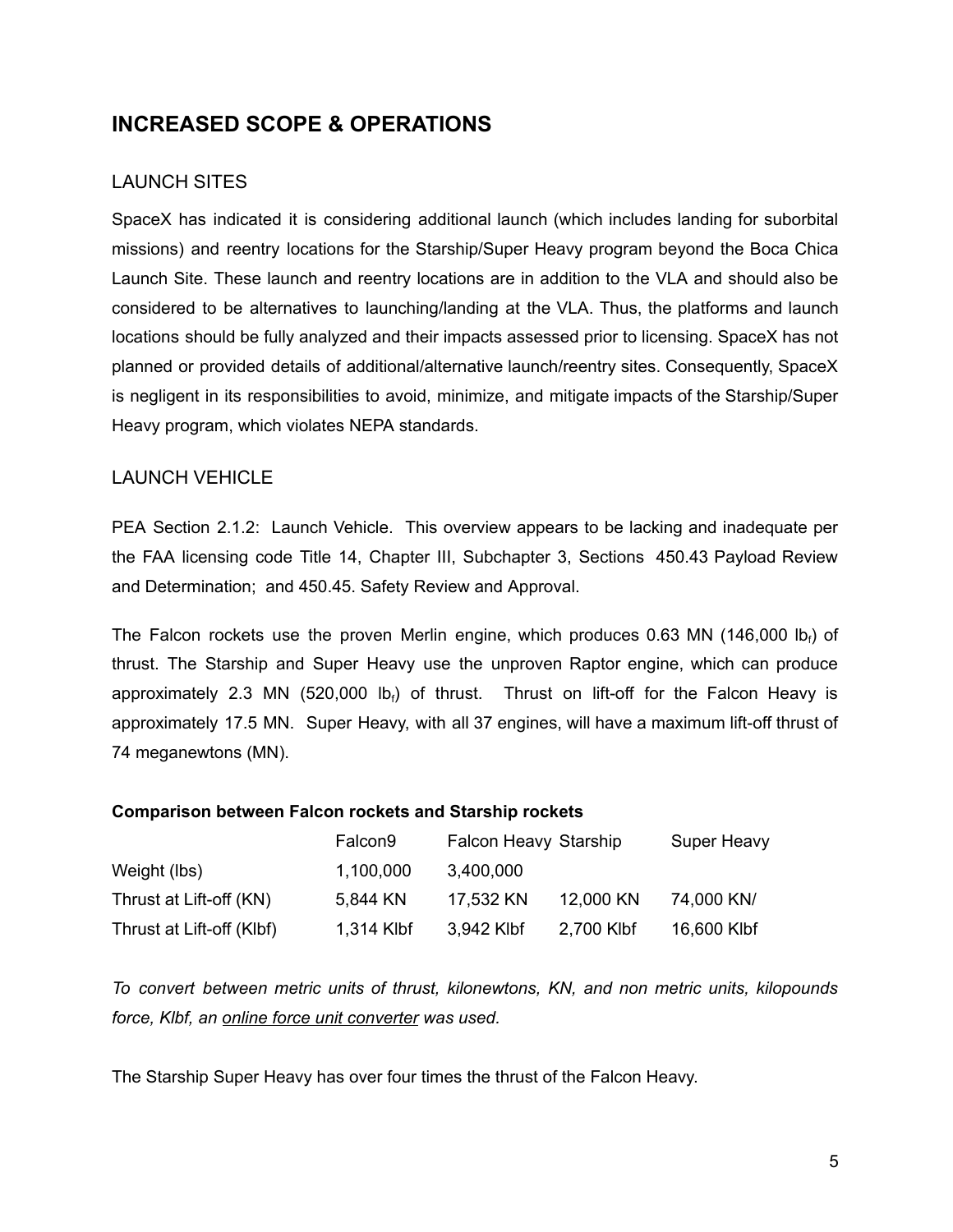The Falcon rockets use RP-1 fuel (similar to jet fuel) and liquid oxygen. The Starship and Super Heavy Rockets use liquid methane and liquid oxygen.

These are very major changes from the 2014 EIS which was for 12 launches per year of the tested, approved, and reliable Falcon rocket (that was actually never even launched at Boca Chica per the 2014 EIS) to an experimental testing, launch and landing program for unapproved rockets. The Super Heavy, with over four times the launch thrust of the largest Falcon, will include expected explosions, twenty Starship launches per year, and fuel and oxidizer tank testing day and night with anticipated explosions once a month. Up to 300 hours of State Highway 4 road closures are anticipated to be required for debris removal from Boca Chica beach and neighboring wildlife refuges due to expected test failures and explosions. Such major changes are not a few tweaks to a running program that can be "tiered" on the EIS, but rather are entirely new programs that require an EIS.

These major changes and many others described in the PEA and discussed below demand the scrutiny of an EIS to make sure that the fragile ecosystems that support a massive variety of wildlife, some threatened and endangered, can thrive within the radically and more threatened habitat caused by their neighbor SpaceX.

PEA Section 1.1 Operational Activities, p.2-2 This section states, "In 2019 SpaceX developed the Starship technology as part of the reusable suborbital launch vehicle classification analyzed in the 2014 EIS." However, the 2014 EIS only included a possible permit or license for Boca Chica suborbital launch vehicles smaller than Falcon 9. The Super Heavy violates that condition in the 2014 EIS.

A vehicle smaller than, or equal to, the Falcon 9 first stage would carry less fuel and produce equal or less noise and light at launch than the Falcon 9. Such a vehicle would create equal or less of a disturbance to wildlife, fauna and flora, than the Falcon 9 and therefore meet the environmental requisites of the 2014 EIS. It was designed and built for the Starship prototype, and tested outside of the requirements of the original EIS. Any significant environmental impact that will be made by a new addition to what was approved in the 2014 EIS requires a new EIS.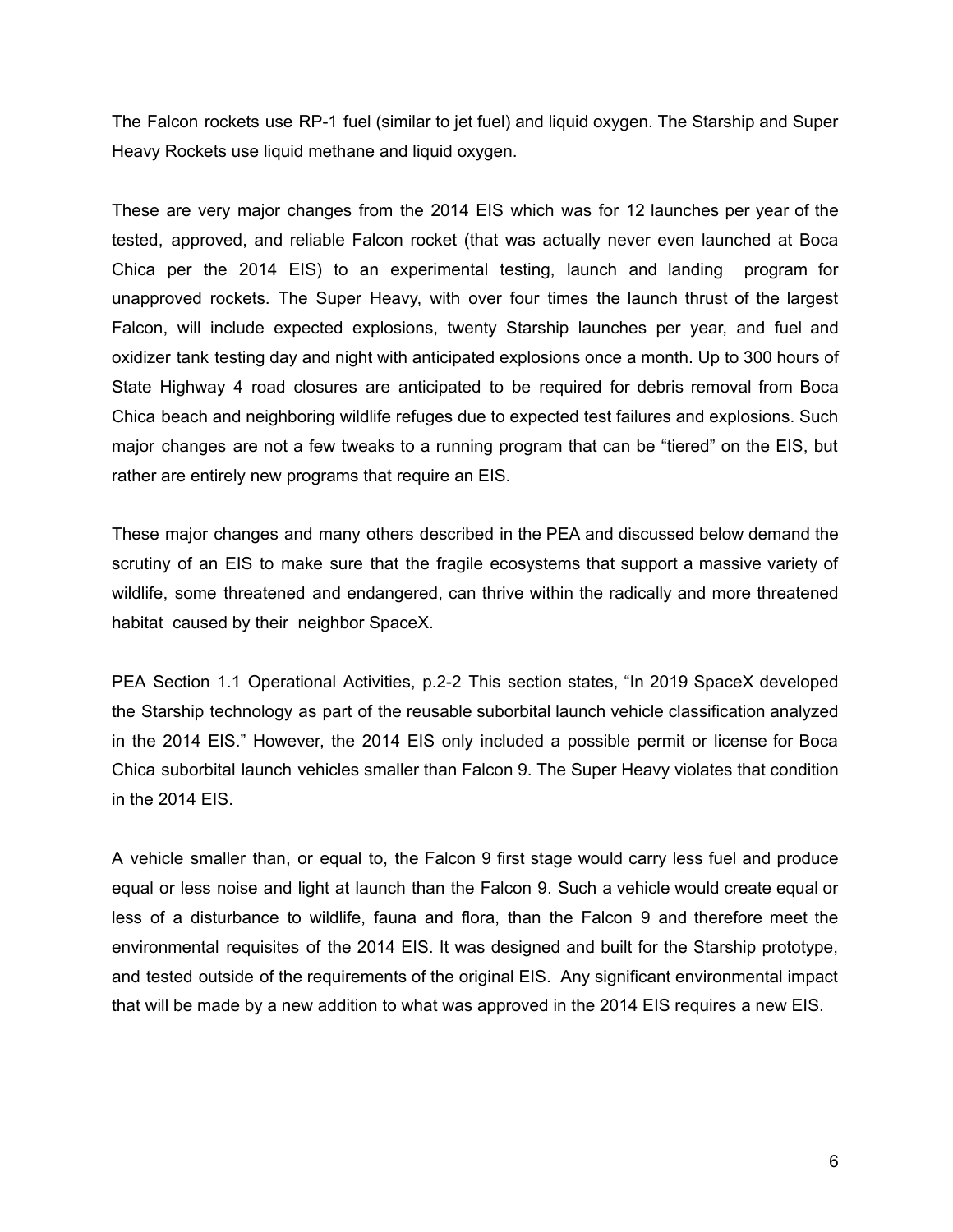#### TANK TESTS

PEA Section 2.1.3.1: Tank Tests. *"SpaceX is proposing to conduct approximately 10 tank tests a month. SpaceX estimates a 10 percent rate of anomalies during tank testing. An anomaly would result in an explosion and the spread of debris."* If SpaceX is expecting about 10 percent of tests will result in explosions, they are not anomalies. The definition of anomaly is "unexpected event." Since one explosion is expected a month, will the noise, light, and debris from the explosion all be contained within the property line of SpaceX? If not, there is no reference in the section about discussions and sign-off by the interested parties who represent wildlife welfare and habitats. This may call for an EIS to bring the parties together. Furthermore, given the apparent lack of understanding of the outcome of the tests, it would be prudent for an EIS to be written. Additionally, this indicates additional closures not specified or calculated in the Draft closure proposal.

Section 2.1.3.1 inadequately factors in the cumulative noise, lights, debris, closures, and air quality impacts of the project.

### DESALINATION PLANT

PEA Section 2.1.4.5 p. 31 Desalination Plant. A desalination plant will pump groundwater and inject the waste brine deep underground. The entire plan description for operating the plant is fewer than 200 words, even though it involves the "installation" of two 2950 deep reinjection wells. SpaceX indicates that it will extract water from two new wells and extract water at a rate of 40 gallons per minute (gpm) and inject brine into an injection well at a rate of 15 gpm. It is not indicated if water extraction is the amount for one or both wells. SpaceX also does not indicate how often these operations will occur, nor do they disclose the use of chemicals such as copper and chlorine that are often used in the desalination process. An EIS is needed to assess impacts of these operations including, but not limited to air emissions, water quality, aquifer impacts, sound, and light, in addition to avoiding, minimizing, and mitigating impacts.

### NATURAL GAS PLANT

PEA Section 2.1.4.10 p32 The natural gas "pretreatment" plant for purifying the natural gas that will be used for rocket fuel and other plant needs is described in about 100 words. The power plant and liquefier are likewise very briefly described. SpaceX has not provided design plans, source of natural gas, source of gas delivery, pipeline locations (if using pipelines), or the amount of gas to be processed annually. With regard to pipelines to deliver gas, as reported by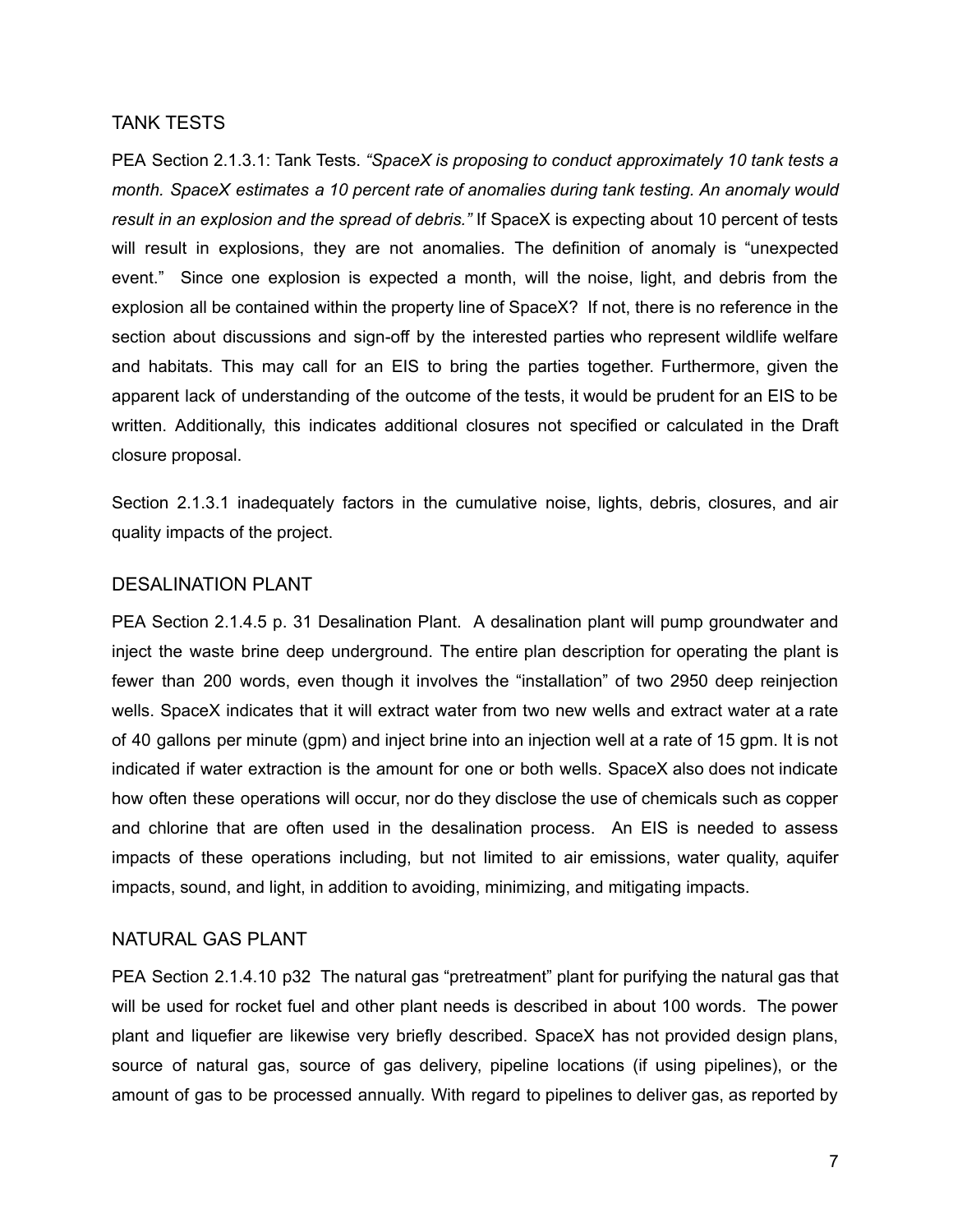Tech Crunch, SpaceX inquired about reusing a defunct natural gas pipeline running through the Lower Rio Grande Valley National Wildlife Refuge. However, that pipeline was permanently abandoned in 2016, according to the official and state records. The official told TechCrunch that the defunct pipeline now houses fiber optic cable for a University of Texas Rio Grande Valley internet connection. 2

Details (e.g. location, emissions, design plans, visual impacts, etc.) of purification and liquefaction are not mentioned including, but not limited to, thermal oxidizers, heaters, flares, pipelines, and storage tanks. These elements will have impacts on environmental impact categories identified in the PEA, particularly regarding land use compatibility, air emissions, sound, visual effects, cultural resources, and biological resources. Lacking specificity, the emission total in Table 3-2 (p. 44) is not substantiated nor can it be verified. Without full disclosure of these proposals in an EIS, the impacts cannot be identified and assessed. Additionally, alternatives have not been evaluated.

### POWER PLANT

PEA Section 2.1.4.7 Power Plant: The 250-megawatt power plant that will generate power for activities at all SpaceX facilities, including the VLA, would normally qualify as a major new source of air pollution under the Clean Air Act. Therefore, the impacts of this plant need to be fully disclosed, analyzed, and mitigated to properly comply with NEPA. Alternatives to this proposal are not identified. If it is for electricity, even hundreds of megawatts, the electricity can be provided by SpaceX's electricity provider using the new three phase electric line to be built for SpaceX. Additionally, the source of the natural gas to feed the natural gas turbines for the power plant is not identified. Sourcing of gas is an impact that is potentially significant, especially if it requires pipelines outside the region of influence or requires a route through environmentally protected areas.

### ORBITAL LAUNCHES

PEA Section 2.1.3.4 Orbital Launches: There are several undetermined scenarios proposed by SpaceX, in regard to the exhaust plume. This is a new level of rocket energy discharge and needs a full EIS. SpaceX admits in Appendix G-Exhaust Plume Calculations (pp. 9-10) of the PEA that *"Due to the complexity of how the 31 engines are integrated into the base of the Super*

<sup>&</sup>lt;sup>2</sup> https://techcrunch.com/2021/10/08/the-mystery-of-elon-musks-missing-gas/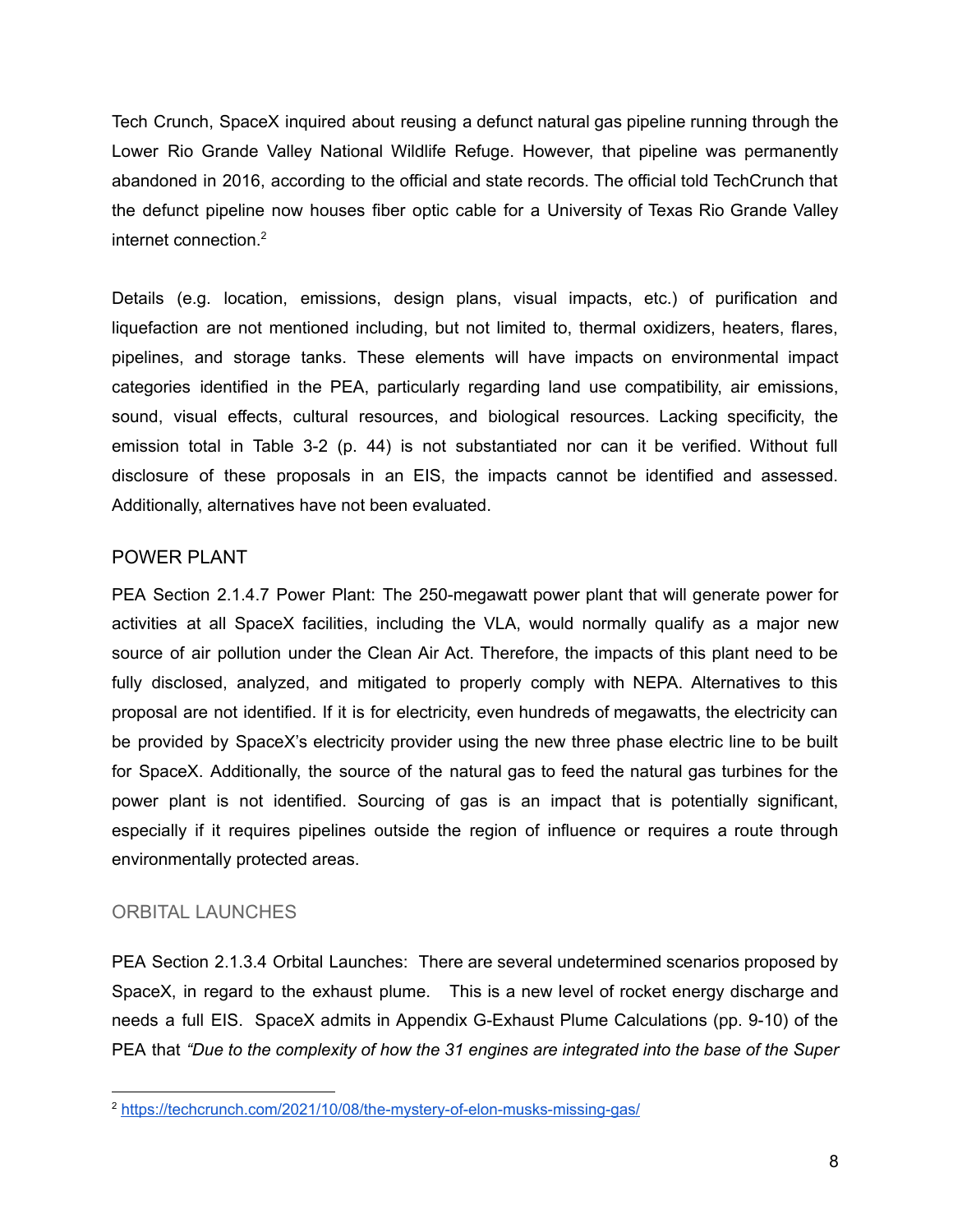*Heavy vehicle, there is not a simplified method to directly predict the air entrainment and exhaust burnout chemistry for the installed engines. An extensive computational fluid dynamics (CFD) analysis would likely be needed to fully address the entrainment process."* This is an admitted unknown regarding a fundamental aspect of the entire program. An EIS would provide more confidence in the projections.

PEA Section 2.1.3.4: Orbital Launches. The Draft PEA references SpaceX's launch manifest is still being developed at this time. To avoid, minimize, and mitigate impacts, a draft schedule is needed to provide the public, federal, state, and local agencies to identify any conflicts in wildlife biological cycles (e.g. migrations, breeding) to ensure that impacts to wildlife are minimized during critical life cycle stages.

PEA Section 2.1.3.4: Orbital Launches. SpaceX states, during unmanned orbital launches that require expending Super Heavy or Starship, that they would not attempt recovery unless they receive reports of large debris. Because SpaceX is claiming their project is needed to achieve National Space Policy goals, FAA and cooperating agencies should ensure that SpaceX be held accountable to National Space Policy goals, one of which is to *"create a safe, stable, secure, and sustainable environment for space activities, in collaboration with industry and international partners, through the development and promotion of responsible behaviors".* <sup>3</sup> FAA and NOAA must hold SpaceX accountable with regards to debris from intentional and unintentional consequences.

### GROUND CLOSURES

PEA Section 2.1.3.5.1 Ground Closures: For purposes of commenting on the draft PEA, we believe the Texas General Land Office (GLO) recommendation, dated January 22, 2021, during the scoping period for the EA, best describes how closure hours should be calculated. *"An option is to count closure hours as the time State Highway 4 and Boca Chica Beach are publicly scheduled to be closed, unless notice of different hours or a cancellation is given at least 48 hours before the closure is scheduled to begin."* The ongoing inconsistencies in process, notification, and exceedance of closure hours impede on operations of federal and state land managers, and other stakeholders, who support federal and state agencies in land and wildlife management.

<sup>3</sup> National Space Policy of the United States of America. December 9, 2020, p5.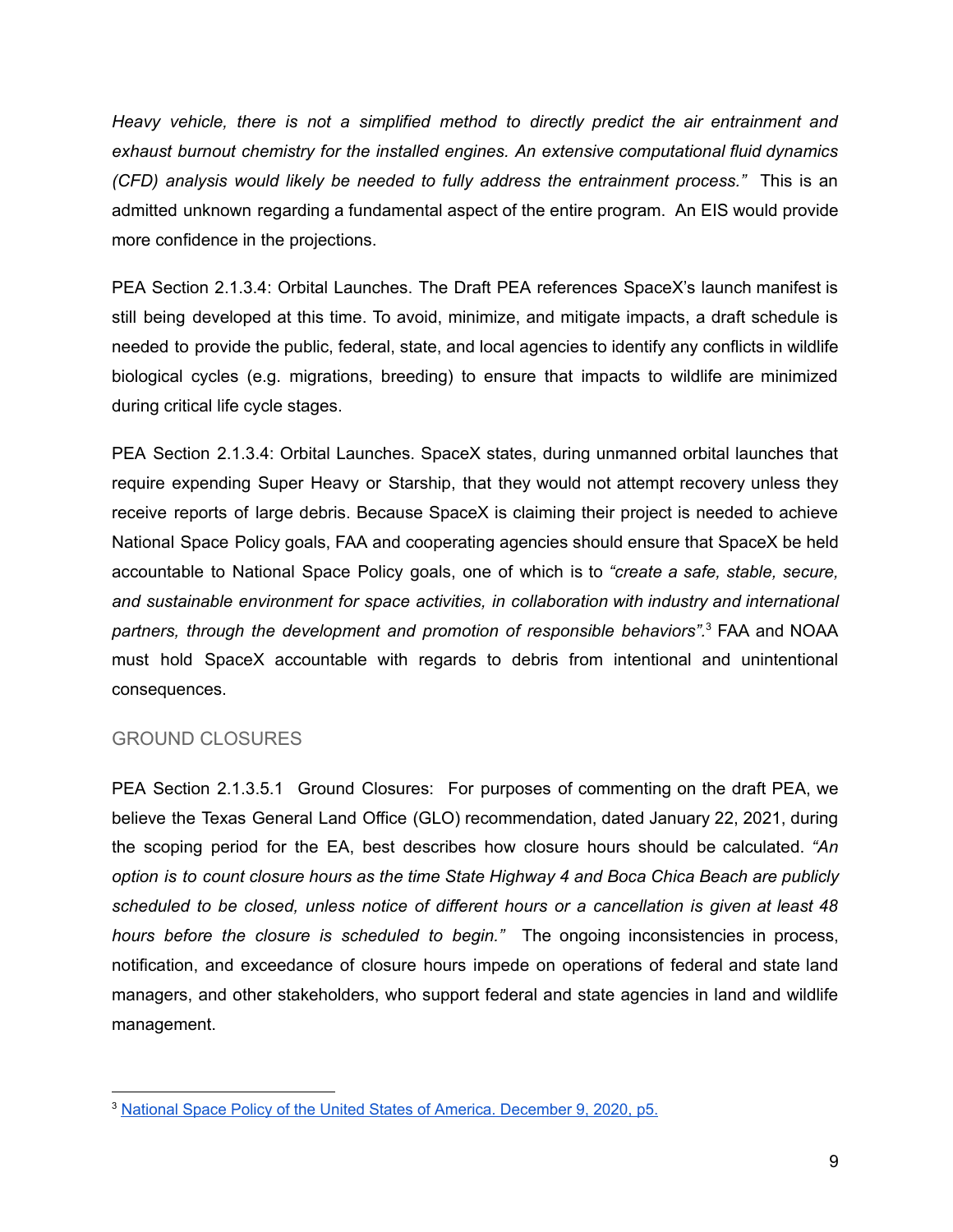#### SODAR

Section 2.1.3: Operations. This mentions SODAR (sonic detection and ranging), which operates 24/7 and "sends out a short sonic pulse every 15 minutes that can reach 92 decibels (dB) at the source…" This was omitted from the noise impacts section and needs to be addressed as it relates to cumulative impacts on beachgoers, and wildlife. This, along with the continuous lighting, increases the possibility or probability of this area being unsuitable to humans for recreation and unsuitable and discouraging, (if not fatal) to wildlife for their survival.

# **SAFETY, HEALTH & CLIMATE**

### NEED OF A LAUNCH FAILURE ANALYSIS

The draft PEA does not address the significant concern voiced in the January 22, 2021 FAA public scoping comments regarding the need for a *launch failure analysis* (PEA p. 6) Commenters pointed out the proximity of two LNG facilities (Rio Grande LNG and Texas LNG) at the Port of Brownsville that have been in process prior to SpaceX's Starship/Super Heavy activity. The Department of Interior commented on the 2017 Written Re-Evaluation stating, "*the construction of the Stargate Building and the three proposed Liquefied Natural Gas Terminals at the Port of Brownsville that have filed for a FERC permit constitutes significant new circumstances and/or information that is relevant to evaluating the cumulative effects of the expanded SpaceX project."* The response in the Written Re-Evaluation stated, *"The FAA disagrees with the NPS. The Stargate building and Port of Brownsville LNG facility were analyzed in the cumulative impacts chapter of the 2014 EIS. The additional infrastructure SpaceX is proposing to construct in largely the same footprint that was analyzed in the EIS does not substantially change the cumulative impacts analysis in the EIS."* This was an inaccurate statement. An analysis on the impact to Rio Grande LNG and Texas LNG still remains to be analyzed by the FAA and/or the Federal Energy Regulatory Commission. The 2014 EIS referenced only one LNG project, Gulf Coast LNG Export LLC.

Additionally, a cumulative analysis and launch failure analysis must also include Centurion's/Jupiter MLP's proposed crude upgrading, processing, and export facility that includes marine loading berths 6 miles off shore for the loading of barges and VLCC ships (65,000dwt Panamax sized) at 30,000 barrels per hour. The FAA and SpaceX, in the interest of public safety, must account for worst case scenarios when Starship/Super Heavy explodes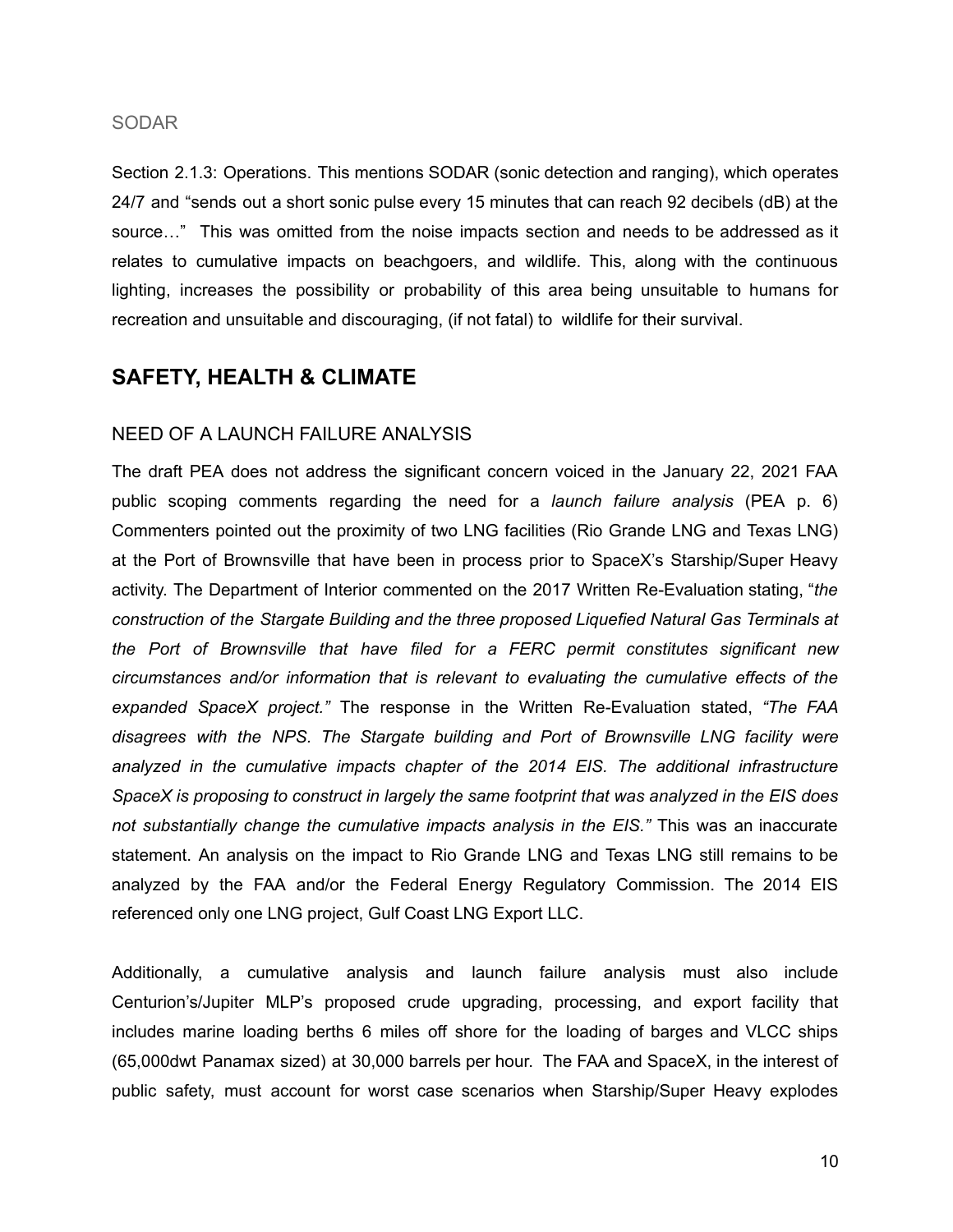during launches and landings. According to the PEA, such "anomalies" are expected (and in fact have already occurred). Without a launch failure analysis, the Port of Brownsville, Port Isabel, South Padre Island, and Long Island Village, as well as the immediately adjacent wildlife refuges and state parks, cannot adequately plan for emergencies. A launch failure analysis is also needed to determine the impacts to the surrounding environment and wildlife.

The Anomaly Response Plan that addresses road closures, based on the prediction of one anomaly per month, assumes that 300 hours/year (PEA p. 9), or 25 hours per anomaly, will be sufficient to clean up the area. Considering the amount of time that it took to clear the March 30, 2021, explosion that involved three Raptor engines, this is likely an underestimation of the time that roads and the beach will have to be closed for anomalies. This is in violation of the Code of Federal Regulations 450.110 Physical Containment, and 450.133 Flight Hazard Area Analysis. Additionally, the definition of the word anomaly is "something that deviates from what is standard, normal, or expected." It is therefore misleading to use the word anomaly to describe potential launch failures, operational failures or explosions that are expected during testing.

#### AIR QUALITY/CLIMATE

The Draft PEA does not include the cumulative amount of Green House Gasses (GHG) emissions from auxiliary infrastructure and operations. It should include the total emissions from all proposed launches, landings, testing, as well as emissions from construction, methane venting, the natural gas pretreatment system, the power plant, the desalination plant, vehicular traffic, and road maintenance. These contributing emissions are significant. Consequently, the PEA's greenhouse gas/global warming analysis is inadequate. If one day of the 2018 US total GHG emissions is compared to (their estimate of) the annual SpaceX operations, the SpaceX annual is 0.34%. (PEA Table 3-3. Estimated Carbon Dioxide Equivalent Emissions Comparison).

It should be noted that Port Isabel Junior High is just over six miles away (PEA p. 137). Children's proximity to the SpaceX complex is glossed over in Section 3.15.3.3. A full EIS would give a more complete analysis of air quality issues for children and others with compromised health issues as well as the cumulative effects of pollutants that tend to be present in areas with lower economic opportunities.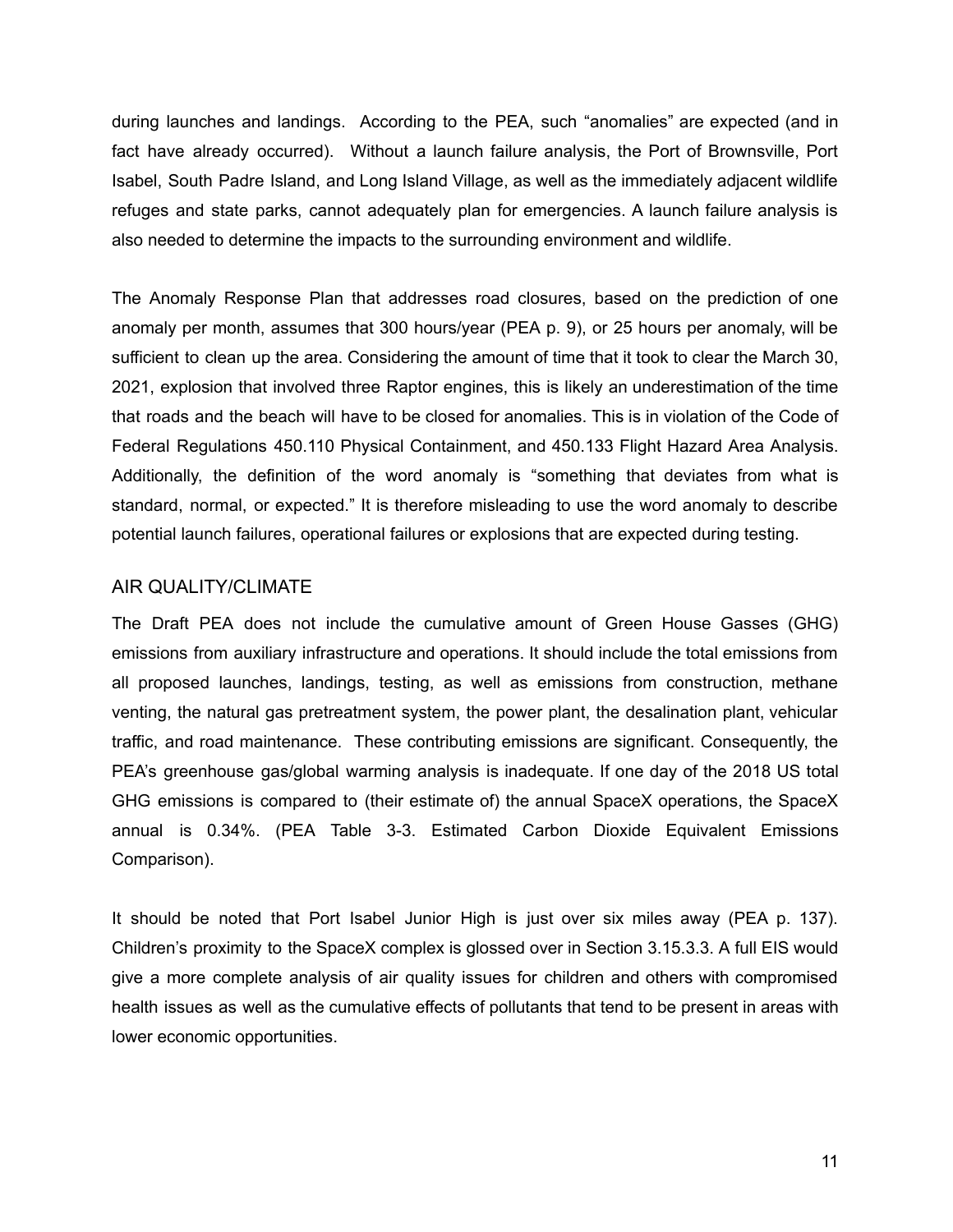### **ENVIRONMENTAL JUSTICE & SOCIOECONOMICS**

### BEACH ACCESS

PEA Section 3.15.4.2 Closing Boca Chica Beach is an environmental justice issue. With a population of 186,738, the 2020 census reports Brownsville residents are 95.2% Hispanic and other minorities. The median income in 2019 dollars was \$38,588, with a poverty rate of 29.3%. For many Hispanic and low-income residents of Brownsville, Boca Chica is "their" beach, as it is closer than the beaches on South Padre Island. It is easily accessible, except for the closure hours, and especially in the summer months and during holiday weekends, when traffic to/from South Padre Island routinely backs-up on State Hwy 48 and State Hwy 100. And most importantly to a low-income community, entrance to Boca Chica Beach is free compared to \$14 (March-Sept., off season \$12) per daily visit to Cameron County Beach Access 5, which allows drive-on visits and best replicates the natural beach experience at Boca Chica. Cameron County Beach Access 6 is free off-season, but requires use of a 4x4 vehicle which is not an available or affordable option for many. The other free SPI Beach Access points located behind the beachfront hotels, are not drive-on beaches and are much more challenging (in-season parking availability near access points is very, very limited) for day visitors. The approximate driving time from Brownsville to Beach Access 5 is approximately 50 minutes during the off-season and at times when there are no traffic back-ups. When traffic backs-up, driving time for the trip could extend to approximately 2.5-3 hours. The conclusion that there are other cost-free public beach access locations within the vicinity of local communities does not accurately and appropriately consider the actual logistics involved in getting to the other beach locations, especially for a low-income minority community. The PEA lists 500 closure hours for launches and tests and an additional 300 closure hours for the clean up of anomalies (predicted to be one per month). Using this plan, the beach will be closed a considerable number of partial days, making the number of days that this Brownsville minority group of residents will be denied beach access very high. Therefore, the proposed action, which includes the closing of State Hwy 4 and Boca Chica Beach, would result in disproportionately high and adverse impacts to lower income indigenous populations who for generations have relied on access to the waters for economic and familial subsistence.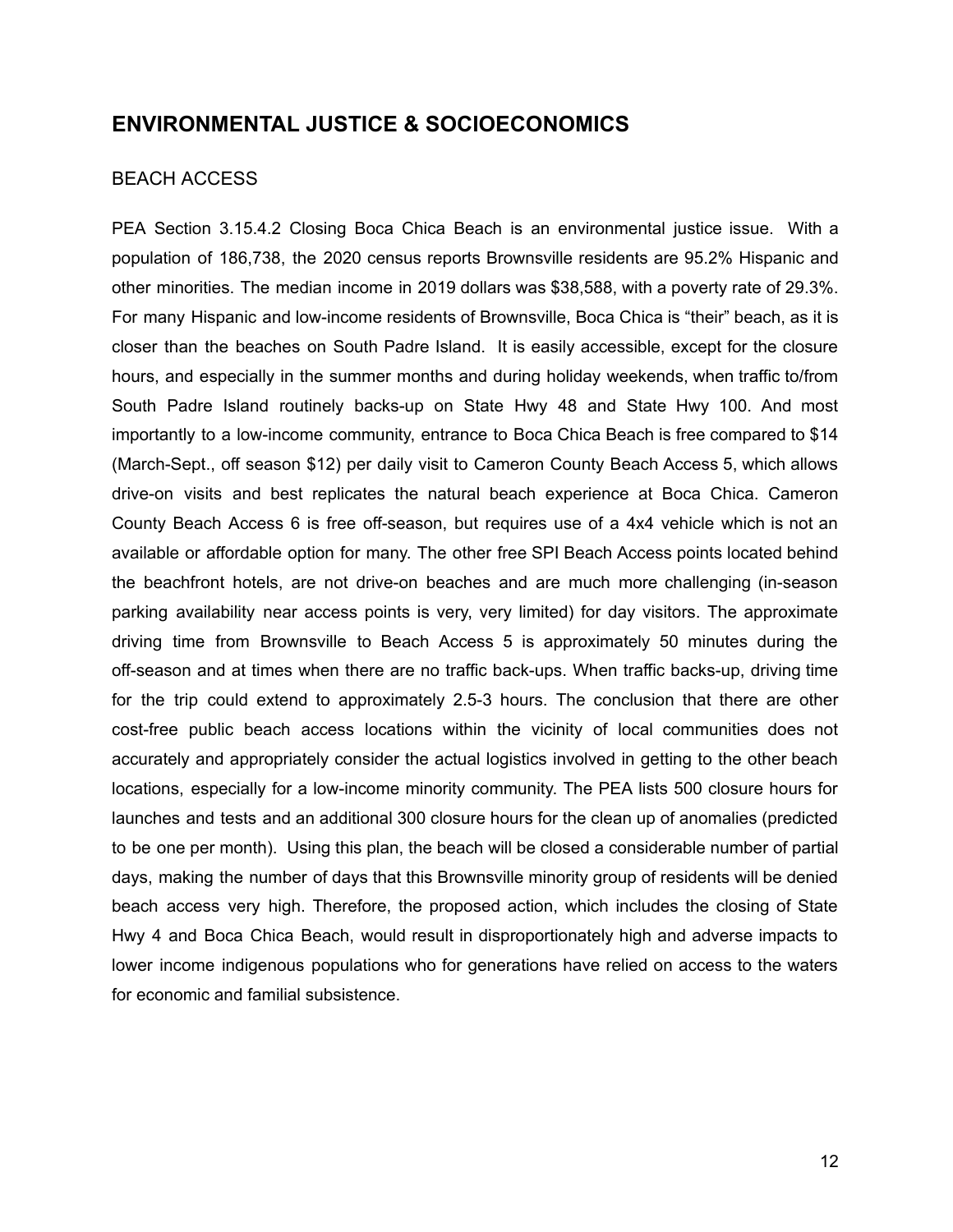#### IMPACT ON INFRASTRUCTURE

The Draft PEA (PEA Section 3.5, p. 52) authors admit there is structural damage potential due to orbital launch events and predicts the percent of the people from South Padre Island, Laguna Vista, and Tamaulipas, Mexico who will likely file a damage complaint: *KBR assessed the potential for structural damage due to orbital launch events using the potential for structural damage claims. An applicable study of structural damage claims from rocket static firing tests indicates that, based on Maximum Unweighted Sound Level (Lmax), approximately one damage claim will result per 100 households exposed at 120 dB and one damage claim per 1,000 households exposed at 111 dB (Guest and Slone 1972)*. SpaceX does not, however, address possible damage to current and proposed infrastructure at the Port of Brownsville and the Brownsville Channel as is required in Code of Federal Regulations § 450.110 Physical containment. Sonic booms, in particular from Super Heavy landings will cause structural damage: *Predicted overpressure levels for a Super Heavy landing range from 2.5 psf to 15 psf. Brazos Island State Park, Boca Chica Bay, Boca Chica State Park, portions of the NWR, Boca Chica Village, and Tamaulipas, Mexico would experience levels up to 15 psf. Boca Chica Beach and the southern tip of South Padre Island are within the 6.0 psf contour. South Padre Island, including residences, Port Isabel, and the Port of Brownsville ship channel are included in the 4.0 psf contour* (PEA p. 57). These psf values cause "regular failures" of glass and plaster at the least, and damage to sinks, roofs, walls and water pipes at the higher levels (PEA pp. 58-9). Significantly, the single bridge from Port Isabel to South Padre Island is not mentioned in the noise damage (long and short term) assessment in Appendix B.

### LOCATION

Section 2.1.1: Location only mentions distances from the Launch and Loading Control Center (LLCC) and the Vertical Launch Area (VLA) to Mexico, which are only 1.3 miles and 2.2 miles respectively. Full analysis of distances to closest points of populated land, (e.g. Matamoros, City of South Padre, Port Isabel, Long Island Village, Laguna Vista, Port of Brownsville), as well as South Bay Coastal Preserve is necessary information. Other necessary information is the distance to the causeway-- most importantly the highest point of the causeway, as well as data on cumulative vibrational impacts over time from launch, reentry and/or sonic booms and anomalies (explosions). This data should include projected model trajectories of debris to any portion of the causeway, drawbridges, and the ship channel.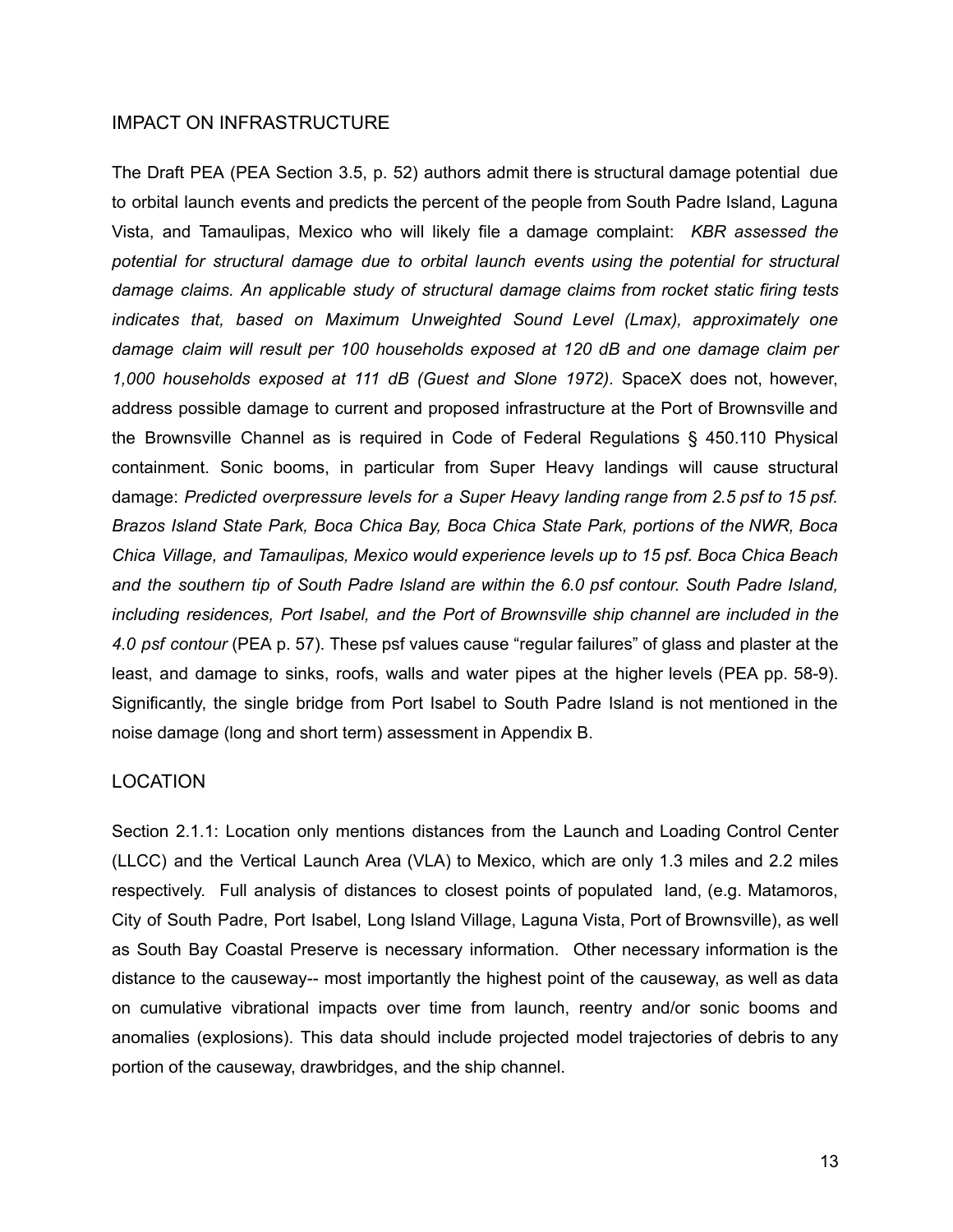### **ECONOMICS**

PEA Section 1.3: One of the purposes of this project is mentioned as benefiting the public interest, yet this entire section only cites U.S. Government goals of space travel and "commercial customers." As this is taxpayer funded, the vague term *commercial customers* needs clarification. It further states that the goal is to encourage private sector activities through the cost effective delivery of cargo to the moon and Mars. A discussion of the scope of the private sector activities, identification of types of commercial customers, and project cost effectiveness is necessary.

PEA Section 1.4: Public Involvement. (PEA p. 6) There were twice as many negative concerns (than positive) that covered issues of environmental justice, social justice, public safety, constitutional rights, and cultural impacts. The positive comments were potential for jobs and economic gain, innovation in space technology and ideal southerly location. Employment data that shows fully what is or has been the economic and job growth to date, and more importantly, from the local labor force is needed, in addition to realistic projections for economic benefit to the area when costs are factored in.

Airport closures: According to the document (PEA pp. 23-4), there is the possibility of airport closures. Is Brownsville ready to relinquish control of its flight schedule to an outside company? Will airlines want to relocate here (to our newly expanded airport) if they know that SpaceX can mandate an airway closure and idle planes, or force flight cancelations?

PEA Section 2.1.3.5.1: SpaceX identifies that the Brownsville Shipping Channel would be temporarily restricted during launches. SpaceX does not provide an estimate on the amount of time of restrictions of activity in the shipping channel. If the shipping channel restrictions undergo a similar process and procedure to what has occured with road closures (e.g. last minute cancellations, rescheduling, etc.), potential economic impact could result. An EIS is needed to identify the cumulative socioeconomic impact on the businesses (current and proposed) and operations at the Port and the Channel, and other economies such as charter fishing operations, and commercial fishing operations as well as tour boat operations, recreational fishing and all recreational, commercial and science research activities conducted in the bodies of water that are adjacent to and/or are enjoined by the channel.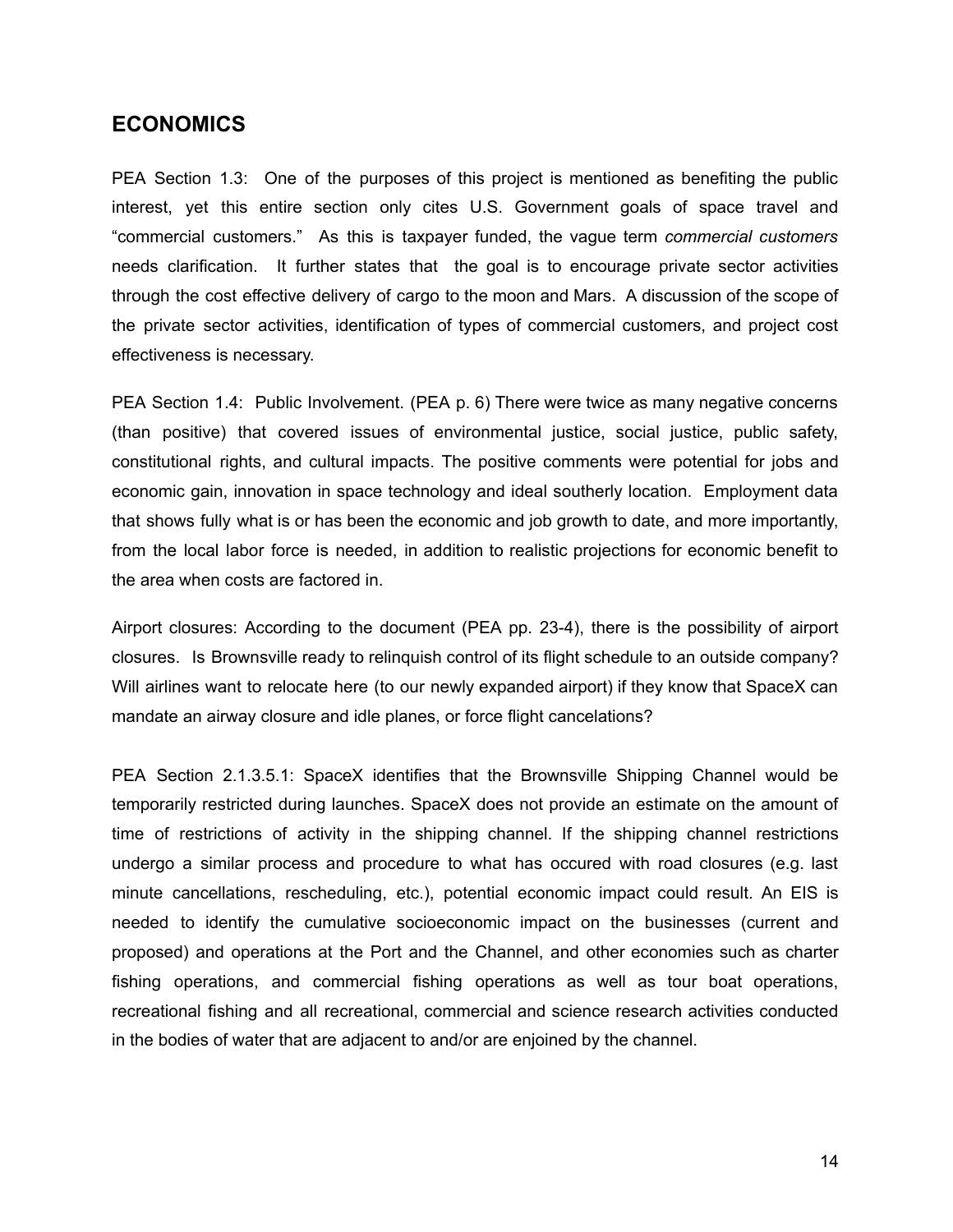Additionally, a cumulative analysis of socioeconomic impacts in a new EIS is needed to assess the impacts on:

- 3.14.4.1: Energy Supply and Consumption: SpaceX has not demonstrated they can source their own natural gas, let alone in enough quantities for their operations and in the time period of which they will operate at Boca Chica. SpaceX has not defined the total amount of natural gas they will use for their cumulative operations. It is more plausible that SpaceX will require the sourcing of gas via a pipeline connection or use of their own pipeline from Eagle Ford Shale region or elsewhere. An EIS is needed with a full disclosure of the amount of resources used to examine socioeconomic impacts.
- An EIS is needed to examine the number of new employees, available housing, the impact to the housing market, gentrification, and the pricing out of low income residents from housing and neighborhoods. Gentrification and pricing out of low income residents has been identified by the Brownsville Commissioners and Cameron County Commissioners.

# **ECOLOGY AND WILDLIFE**

2.1.1 Location: The location description is mischaracterized. The majority of adjacent surrounding land is part of the Lower Rio Grande National Wildlife Refuge, and also fails to mention the proximity of the South Bay Ecological Preserve, and near the lower Laguna Madre. The omission of protected lands surrounding the Boca Chica Launch Site undermines the recognized importance and presence of the ecology and habitat that are protected. Regulatory decisions regarding SpaceX's proposals must bear in mind and account for these protected lands surrounding SpaceX's Boca Chica Launch Site. Figure 2-2 further mischaracterizes the location. The image predates much of SpaceX's development. Current and closer aerial imagery should be used to reflect the current state of habitat and development. Considerable habitat damage has occurred since the current image was taken, most of which has been in the period between the previous EIS and the multiple addendums and Written Re-Evaluations were implemented.

Section 2.1.1 inadequately describes features of the ecosystems as it states the location is characterized as having "salt flats" and low dunes. Salt flats are dried up desert lake beds. There are no salt flats at this location and the dunes are relatively high, as some can block the view of the LLCC. Tidal flats are rich in marine vegetation and support a wide range of life and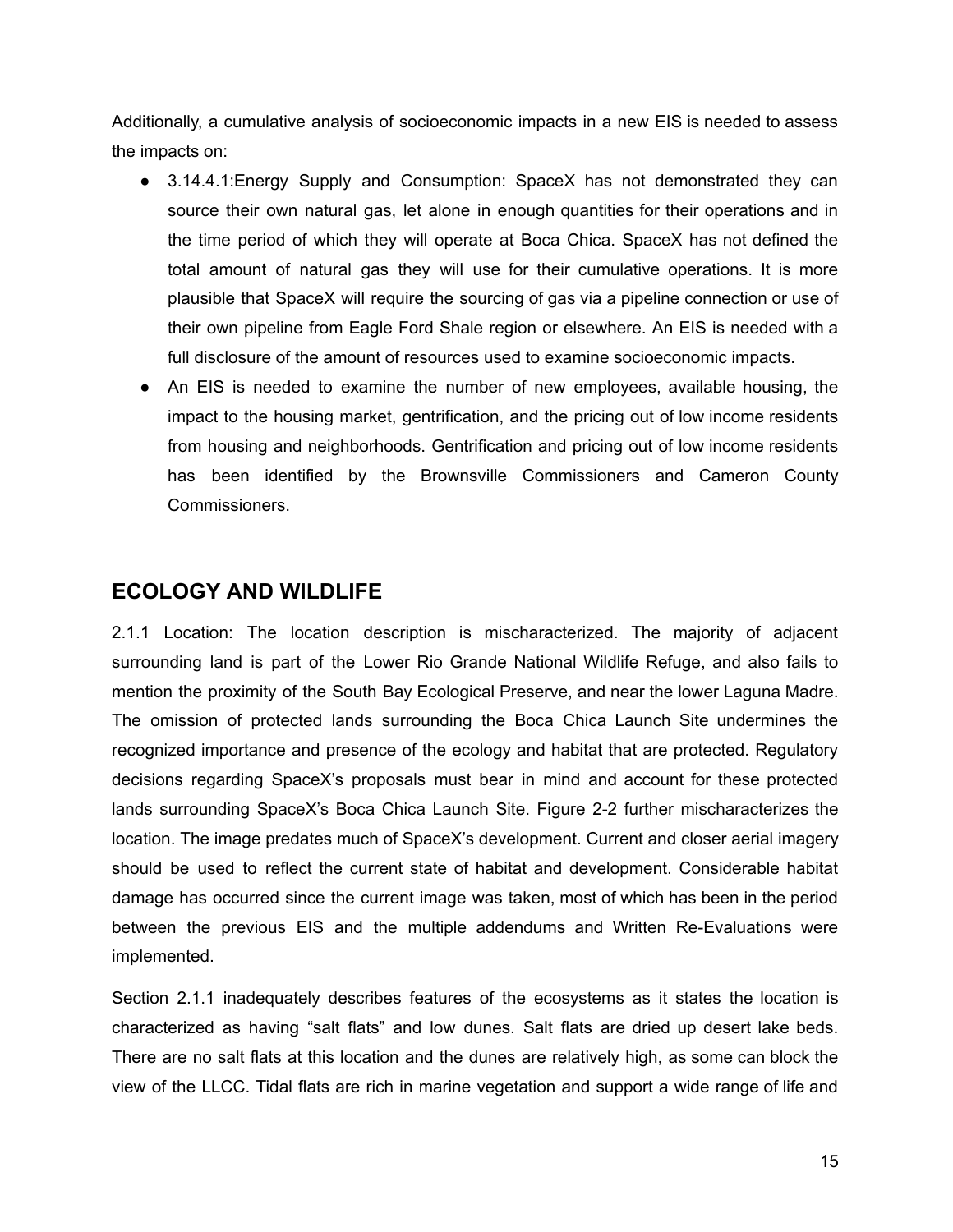are considered critical habitat. To correct these misconceptions of the local ecosystems, an EIS should be done.

The EPA has designated aquatic habitats at the site as Aquatic Resources of National Importance, which brings with it special procedural requirements for Clean Water Act, Section 404 permit review. This would seem to suggest that the impacts of the proposed actions may be significant as well, suggesting in turn that the FAA should prepare an EIS.

On page 99 of the PEA it is stated that, *"The Proposed Action would adversely affect approximately 11 acres of piping plover critical habitat in the floodplain....Unit TX-1 is 7,217 acres, and the total designated piping plover critical habitat in all of Texas is 71,053 acres. Thus the amount affected by the Proposed Action (11 acres) would make up a small percentage of all available piping plover critical habitat. Accordingly these impacts are not considered significant as the habitat loss represents only a small percentage of similar habitat located within the floodplain."* This is a narrow view of the impacts on floodplains as it does not take into account the compounding of the problems for migratory and nesting birds created by the disturbances from light and noise from the whole of operations at SpaceX. The piping plover is listed as a threatended species and their habitat is also classified as critical. Both circumstances consequently mean that any impact to the piping lover, or their habitat, is significant. Impacts to the piping plover and their habitat must be avoided.

PEA Section 3.9.3.1 and 3.9.3.2 Surface Water and Ground Water: The construction will cause "*increased turbidity in surface waters that may smother fish eggs, aquatic insects, and oxygen producing plants, increase water temperatures, and reduce oxygen levels. Use of construction equipment could result in release of contaminants (e.g., leaks, drips, and spills of petro-chemicals) that could reach nearby waterways and adversely affect water quality. SpaceX would implement its Spill Prevention, Control, and Countermeasures (SPCC) Plan".* The SPCC should be included in its entirety in an EIS. Any permit requirements applicable should also be summarized and included. Additionally, the frequency of water sampling by TCEQ Texas Surface Water Quality should be defined.

In section 3.14.4.2 Natural Resources, it is stated that *"SpaceX uses groundwater for various operations and for personnel use at the facilities. Potable water would either be delivered by truck or pumped from an existing on-site well at the VLA. SpaceX would install water distribution lines to distribute the potable water from the water tower to the facilities to provide potable water*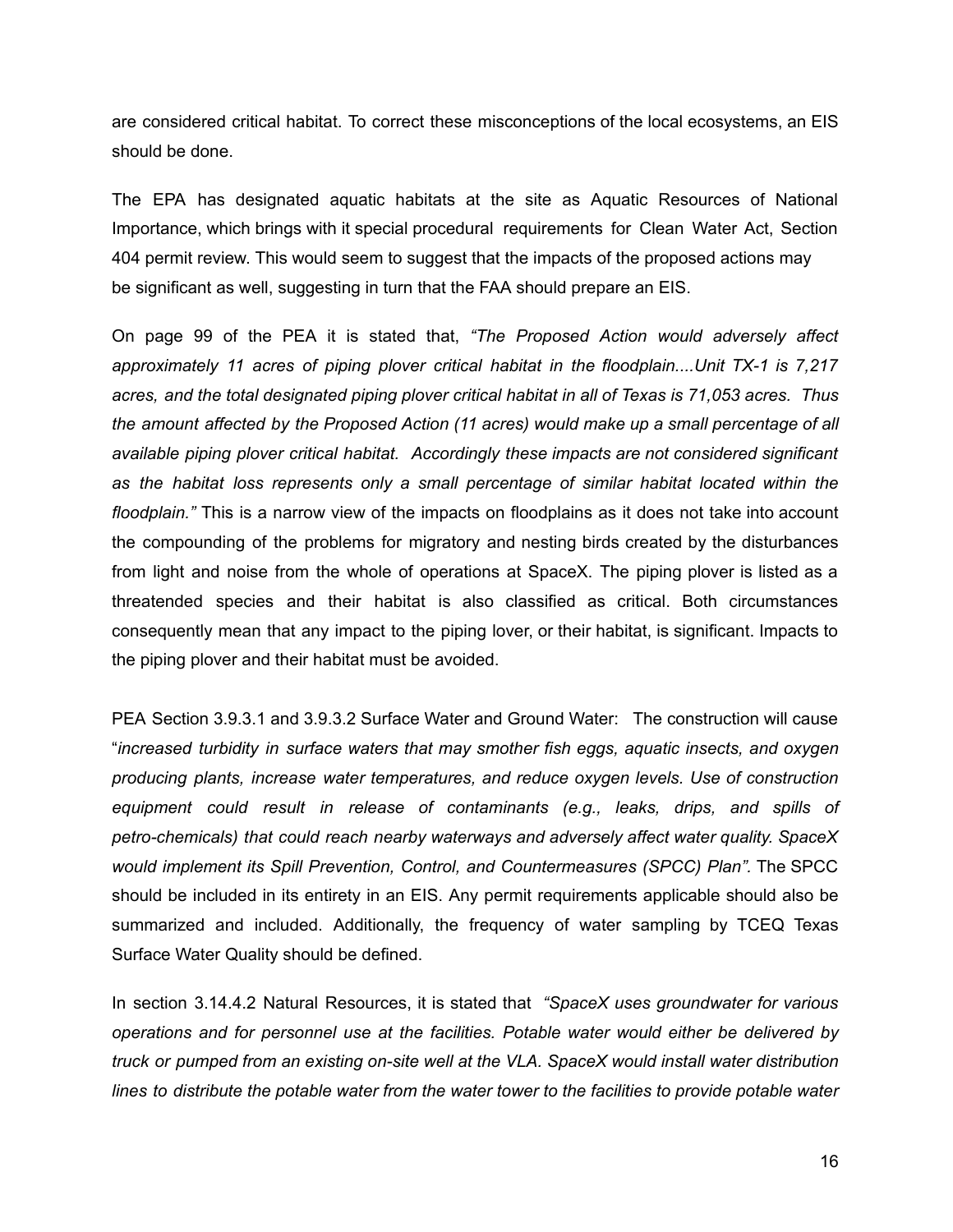*to the area. The existing well at the VLA would draw water from the Gulf Coast Aquifer (the Chicot Aquifer)."* The Chicot Aquifer in the Houston area has been pumped intensively which has resulted in "significant water-level declines" (https://setgcd.org/maps/). The south end of these aquifers are already briney, mostly due to oil and gas development. At what increased rate will land subsidence occur with the increased pumping? Where is the equation that has been calculated for that proportional rate? In the original 2014 EIS, personnel levels were expected to be a single shift of 30 full-time employees working 8:00 to 5:00 except for during launch operations when there would be more. It was stated that between 2016 and 2025 the number would be 130-250. The plan for potable water to "be delivered by truck to a holding tank at the VLA or pumped from a well on the property" and the plan for a "septic system (that) would consist of a mobile above ground processing unit and holding tank" needs reevaluation for the greatly increased, multiple-shift work force. Only with an EIS, can the impact of water resource use, including Brownsville's municipal sources, by SpaceX operations be adequately analyzed.

Disturbance of the Rio Grande Alluvium. Alluvial soils are important as they remove sediments and nutrients flowing in the adjacent water. They can also remove other contaminants from rivers and improve water quality for downstream communities. SpaceX says this won't be affected by pile driving, however, the PEA insufficiently analyzes this issue.

The disturbance to wildlife is downplayed in the discussion of "noise-induced startle response" (PEA pp.113-114). While it is acknowledged that, "A startle response from nesting birds can result in broken eggs or cause immature young that are not flight-capable to flee the nest. Repeated nest failures could eventually trigger desertion of a nesting area." The issue is not resolved since, "There are no mitigation measures currently available to reduce the chances of noise-induced startle responses but monitoring of select species could determine if noise was responsible for reduced reproductive success." It then speculates that "Noise from the Proposed Action would not be expected to cause a significant impact because the noise events are infrequent and short-term and would not result in impacts at the population level." The words *infrequent* and *short term* downplay the effects, especially when other negative effects of increased lighting and road traffic are added to the day-to-day conditions.

In the Starship Noise Assessment for Operations at the Boca Chica Launch Facility found in Appendix B of the Draft PEA it states, *"As mentioned, DNL is necessary for policy. The next two metrics (LAmax and SEL) are A-weighted and provide a measure of the impact of individual*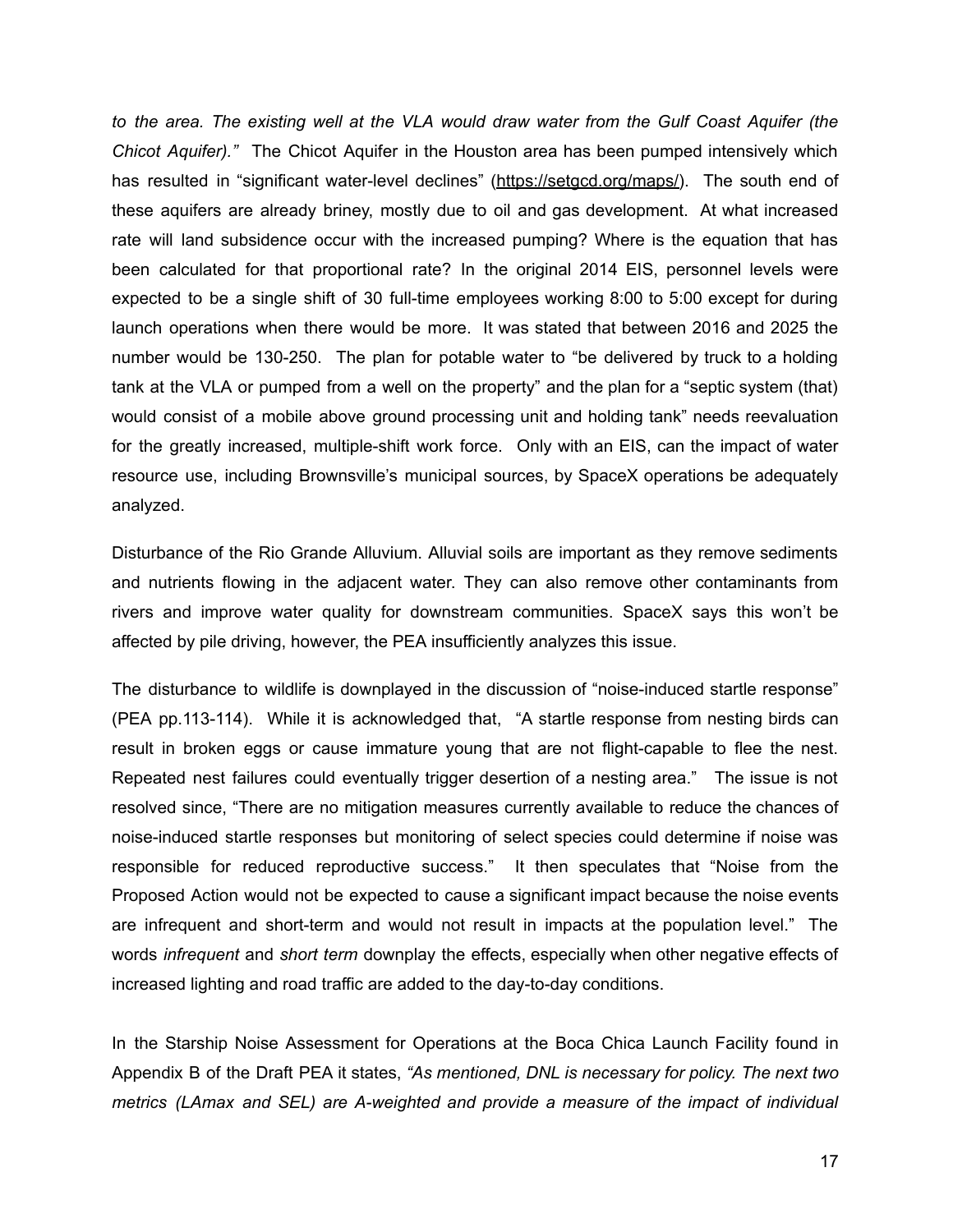*events. Loud individual events can pose a hearing damage hazard to people and can also cause adverse reactions by animals. Adverse animal reactions can include flight, nest abandonment, and interference with reproductive activities. The last two metrics, OASPL or Lmax (the maximum overall sound pressure level), for individual events; and spectra, may be needed to assess potential damage to structures and adverse reaction of species whose hearing response is different from that of humans. Reported levels are A-weighted unless otherwise noted." (p. 3 Starship Noise Assessment for Operations at the Boca Chica Launch Facility; 8/18/2021)* What is not even addressed is the effect of the shock wave that will occur from the launch of the Starship. Since the integrated Starship/Super Heavy will be twice the power of the Saturn V, that would make the "noise" at launch 230 decibels. At 190 decibels a shock wave occurs. This is not noise. Sound of this magnitude will deafen anything living in the area, and for animals, deafening is fatal. An EIS is needed to assess the adverse reaction of all species.

In the PEA Appendix E Section 4(f), p. 5-6, the FAA states that it is seeking input regarding the effect of road closures and other access restrictions and noise levels on the NWR. Unless an EIS is completed, how will this NWR assessment be implemented?

Section 2.1.3.7: SpaceX has not coordinated closely with USFWS and TPWD for debris removal to ensure minimal damage to the tidal flats. Previous debris removal of failed Starship landings has resulted in damage to refuge areas, particularly in tidal flats. This has demonstrated either a lack of an anomaly response plan, or a failure in implementation. In coordination with applicable agencies and organizations, an anomaly response plan that includes restoration strategies for damaged areas should be completed and included in an EIS. An EA without this plan fails to identify avoidance, minimization, and mitigation of impacts to the ecology and wildlife of the surrounding NWRs, violating NEPA.

Section 3.10.3.2 references the Marine Habitats and Wildlife impact assessment. This only addresses activities related to downrange recovery or landing of rockets in the Gulf of Mexico. The Essential Fish Habitat Assessment completely ignores the adjacent South Bay, which provides EFH for a wide range of commercially/recreationally important fish and shellfish. It is also considered to be a nursery area for Atlantic bottlenose dolphins.

Section 3.10.4.1: An EIS is needed for SpaceX proposals particularly regarding impacts to wildlife from construction expansion of the VLA and construction of launch related infrastructure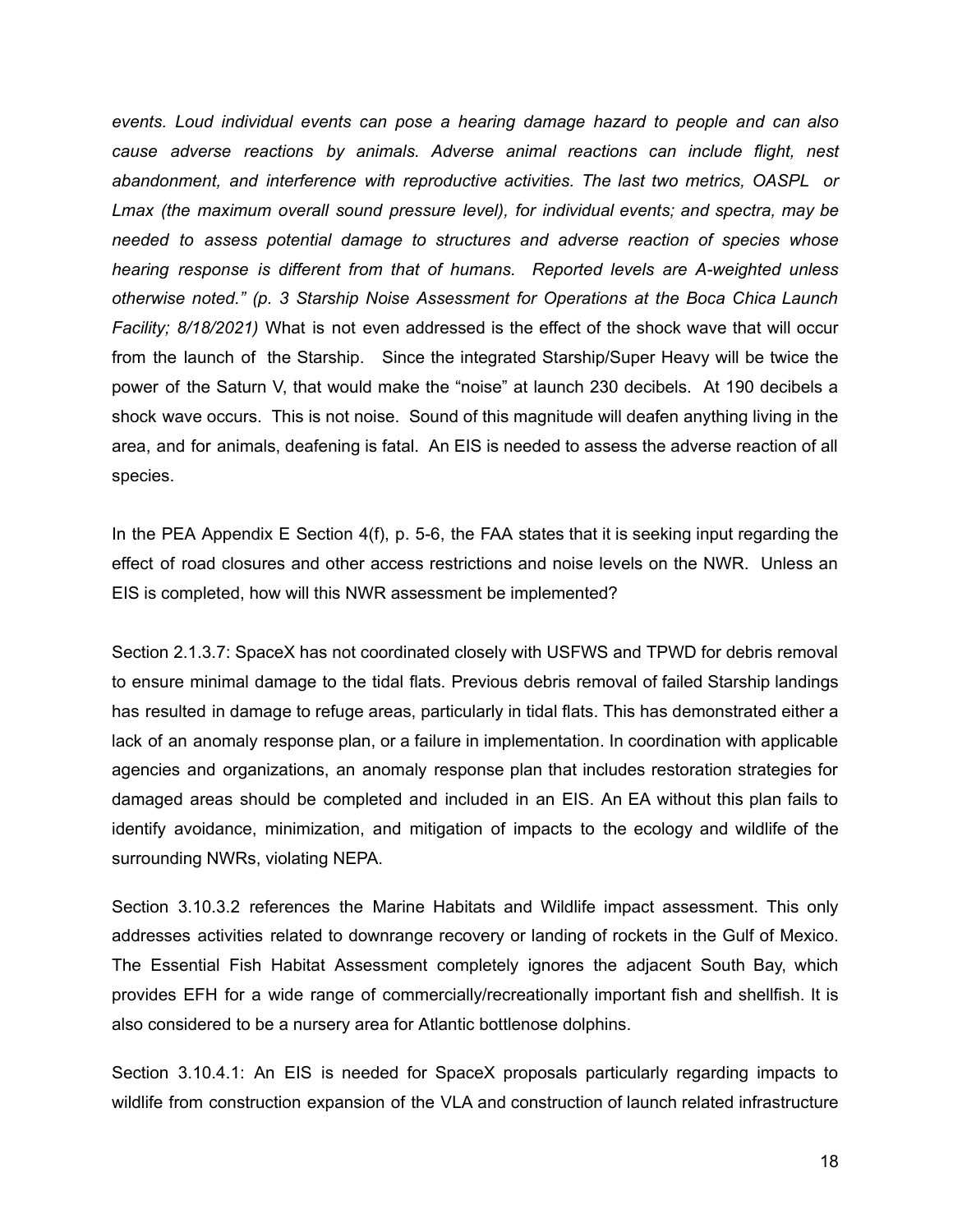such as the power plant, LNG plant, and desalination plant and impacts on wildlife. The claim that SpaceX construction would be short term is not accurate as evidenced from non-stop construction operations since initial ground breaking at the Boca Chica site. Currently, it has been reported that increased traffic (e.g. SpaceX employees, workers contracted with SpaceX, visitors, etc.) and traffic exceeding the speed limit has led to an increase of wildlife mortality on State Hwy 4. An EIS is needed to account for all construction and operations, including a timeline of SpaceX proposals. Cooperating agencies should identify avoidance and mitigation strategies, as well as implement a plan for enforcement. To the north and south of State Hwy 4 is the Lower Rio Grande National Wildlife Refuge that provides habitat for federally Threatened or Endangered species. Without specifics of design plans and construction timelines, SpaceX's claim that construction impacts on habitats and wildlife are anticipated to be less than significant and that construction under the proposed action have a similar negligible impact is not substantiated.

In reference to contracting a qualified biologist for pre/during/post construction monitoring (Section 3.10.5), SpaceX does not identify who or what entity would be contracted. Save RGV recommends USFWS and TPWD be consulted and be responsible for selecting the qualified biologist (Coastal Bend Bays and Estuaries has been used in the past). Furthermore, the monitoring, documentation, and data particularly during bird migration season, needs to be openly shared with USFWS, TPWD, and openly published and accessible to the public.

3.12.4: Environmental Consequences: The determination that the *"Proposed Action is not expected to result in significant land use impacts because the Proposed Action is consistent with existing uses of land, would not change land use, and would occur according to existing plans and procedures"* is not substantiated due to inadequate and missing information about proposed infrastructure and operations. An EIS is needed to determine compatibility of land use and environmental consequences. For instance, the gas treatment and liquefaction (LNG) infrastructure and operations are not fully detailed. Potential land use conflicts arise with the source of gas and delivery of gas to the power plant and LNG facility which would likely require a pipeline to go through either the Lower Rio Grande Valley National Wildlife Refuge, Boca Chica State Park, or Laguna Atascosa National Wildlife Refuge.

Section 3.9.4.3 p. 95: The determination that "*the Proposed Action includes all practicable measures to minimize harm to wetlands that may result from construction*" is erroneous and not substantiated. As stated in the PEA, "*Construction activities could also affect adjacent wetlands*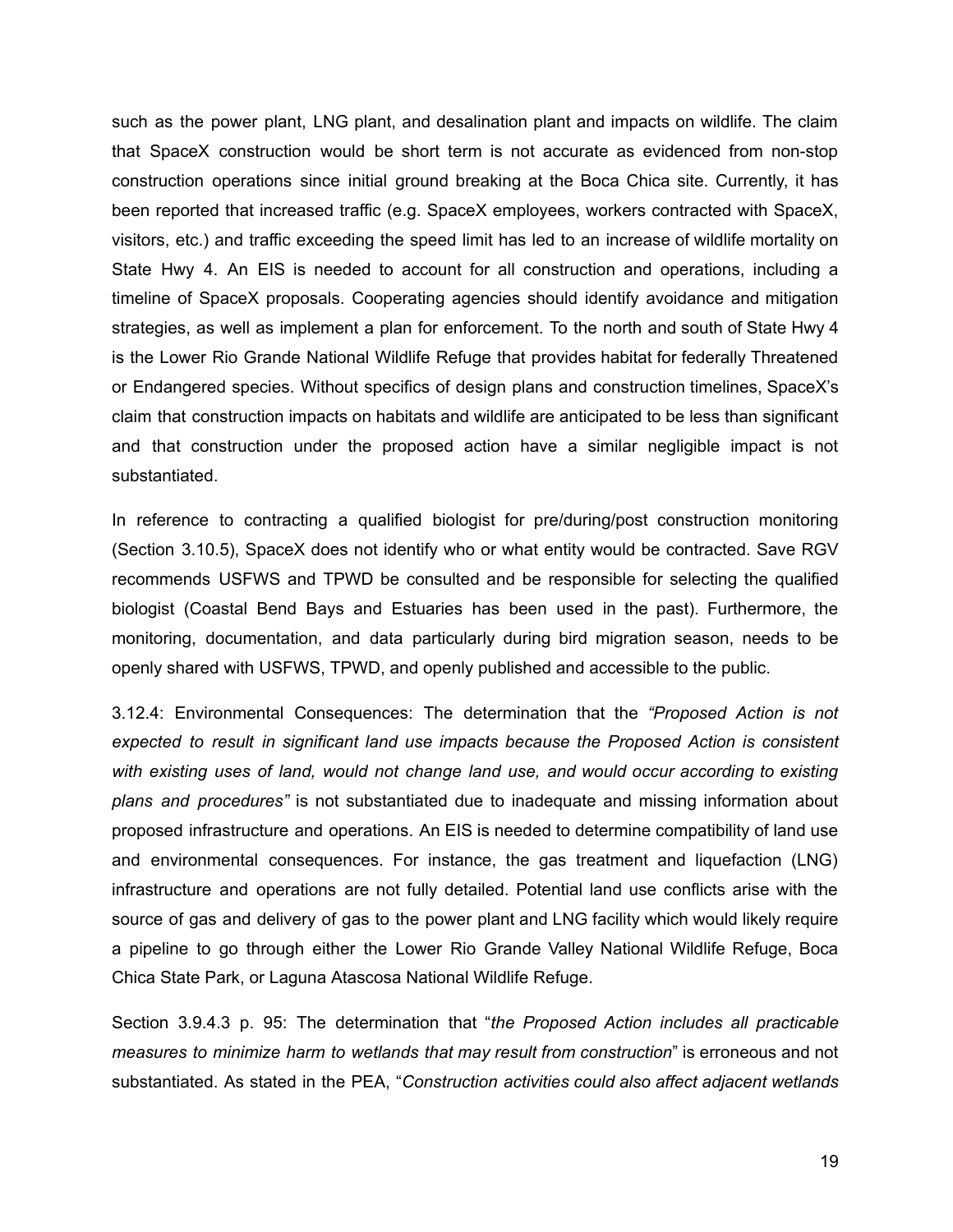*through ground disturbance activities and use of construction equipment"* is a recognition that all practicable measures to minimize impacts have not been taken. In fact, it is admitted to in the PEA that the USACE has not yet completed its evaluation of SpaceX's proposed impacts and wetland mitigation pursuant to CWA section 404(b)(1) Guidelines (40 CFR 230) and section 404q.

PEA Section 3.10.4.1. Terrestrial Habitats and Wildlife. It is stated that the 2014 EIS speed reduction measures will be implemented to mitigate construction vehicle strikes and fatalities with wildlife. Unfortunately, the situation has gotten worse as vehicular traffic has increased. Roadkill events need to be quantified based on what has occurred so far with the current amount of vehicular construction traffic.

# **ALTERNATIVES**

The PEA should examine more alternatives, rather than just the "all or nothing" alternatives. One of the other alternatives that should be included in an EIS is moving the *testing of Super Heavy* to a designated large rocket testing site, such as Provo, Utah or Stennis AFB in Mississippi. The latter is where the Saturn V rocket was tested, and where the Space Launch Systems (SLS) rocket is currently being tested. Another alternative should include test launching Super Heavy offshore or from Cape Canaveral. Noted is a reference in Appendix A, page 3, indicating that NASA has already completed an environmental assessment for launching the Starship Super/Heavy at KSC "NASA.2019. Environmental Assessment for the SpaceX Starship and Super Heavy Launch Vehicle at Kennedy Space Center (KSC).<sup>4</sup> Alternatives considered are only those pertaining to launches/landings. Alternatives to minimize impacts of other operations have not been considered. SpaceX's proposed operations include elements that are identified as necessary for their launch operations (identified in Table 2-1 p. 9) including, but not limited to, the power plant, and gas treatment and liquefaction. Alternatives to avoid, minimize and mitigate impacts from such elements of SpaceX operations have not been considered. These elements to operations need more analysis to determine impacts and alternatives, particularly the source and delivery of natural gas for the power plant and natural gas treatment and liquefaction but also for other elements such as the desalination plant.

Other elemental alternatives not considered to reduce impact is off site parking lots and use of shuttle busses, carpools or vanpools. These alternatives would mitigate impacts to runoff, aquatic habitats, ongoing issues with traffic, violation of speed limits, and wildlife mortality on

<sup>4</sup> https://netspublic.grc.nasa.gov/main/20190919\_Final\_EA\_SpaceX\_Starship.pdf p256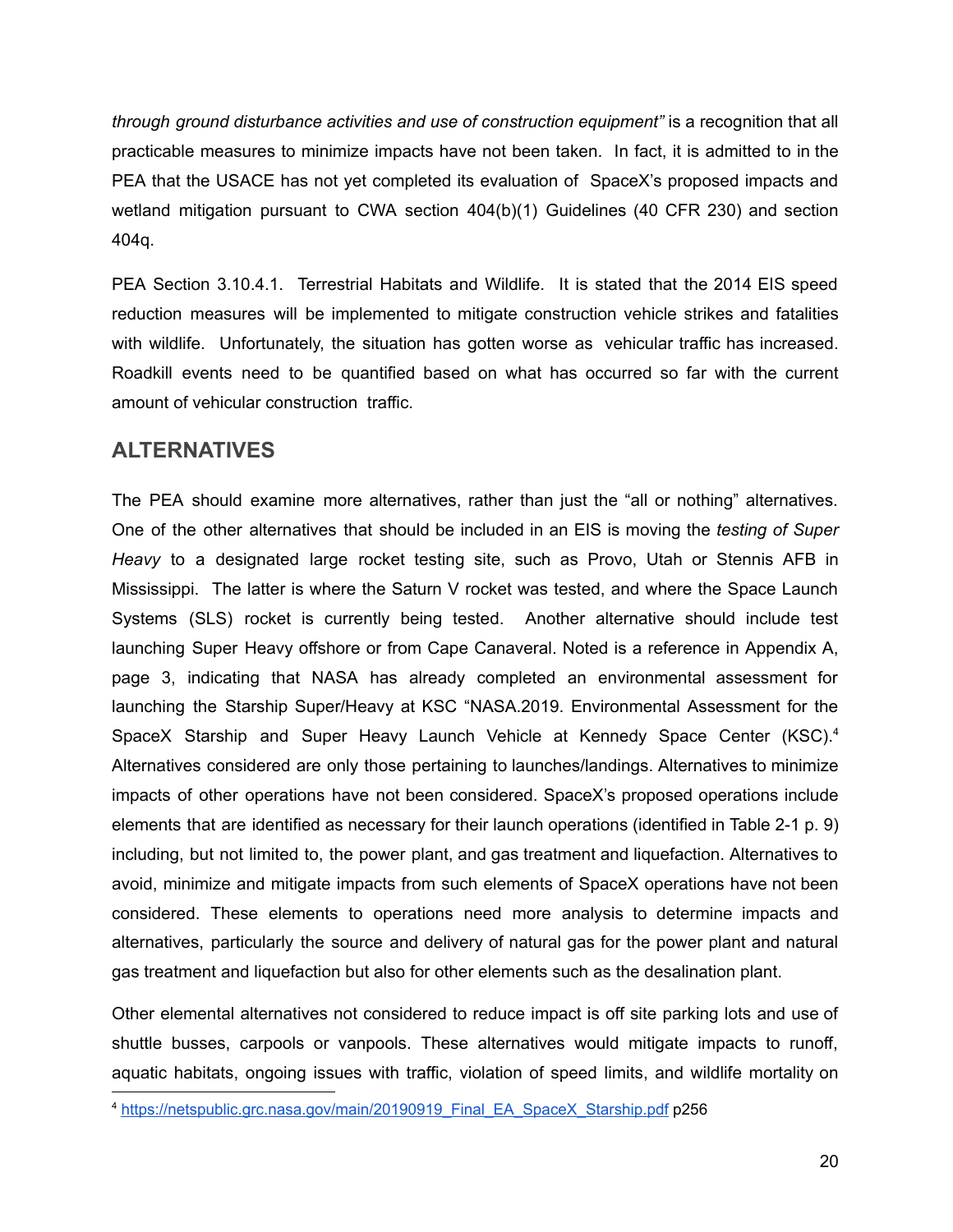State Hwy 4. The proposed parking lot could potentially impact 14 acres of seagrasses that lie within 1 km to the north. Parking lot construction could result in increased sediment loading to Boca Chica Bay, potentially resulting in increased light attenuation on the seagrass beds. Seagrasses are highly sensitive to reductions in light availability. Dunton et al (2003) recommended no dredging within 1 km of seagrass beds in Laguna Madre.

## **LAWS AND REGULATIONS**

- Table 2-1 lists elements of the proposed action. SpaceX has already been constructing some of the infrastructure prior to approval of this PEA. As one example, SpaceX has been violating this by continuing to build infrastructure including a 450 foot integration tower. NEPA is very clear that project construction cannot begin ("irretrievable and irreversible commitment of resources") until the environmental review is done. SpaceX must be held accountable for any and all NEPA violations for unapproved/permitless construction.
- SpaceX must be prohibited from operating in the Boca Chica / refuge area. 40 CFR1501.3 requires a full Environmental Impact Statement (EIS) because SpaceX's activities violate strictly enforced federal law, the Refuge Improvement Act, which mandates that no use of the refuge is allowed if it is incompatible with purposes of refuge, which is conservation of lands for the benefit of wildlife. SpaceX's activities are incompatible with the Refuge and must be disallowed altogether. Additionally, the Department of Transportation Act requires the consideration of natural resources during project development. 23 U.S.C. § 138 Federal regulations state that a constructive use of property protected by Section 4(f) occurs when a project does not incorporate land from a Section 4(f) property, but the project's proximity impacts are so severe that the protected activities, features, or attributes that qualify the property for protection under Section 4(f) are substantially impaired. Substantial impairment occurs only when the protected activities, features, or attributes of the property are substantially diminished. 23 C.F.R. § 774.15 identifies potential causes of constructive use include shifts in user population because of direct use of bordering properties, and/or non-physical intrusions such as noise, air pollution, or other effects that would substantially impair the resource's use." Constructive use is occuring around the SpaceX site with regards to accessibility to Boca Chica Beach, South Bay Coastal Preserve, Lower Rio Grande NWR, and Palmito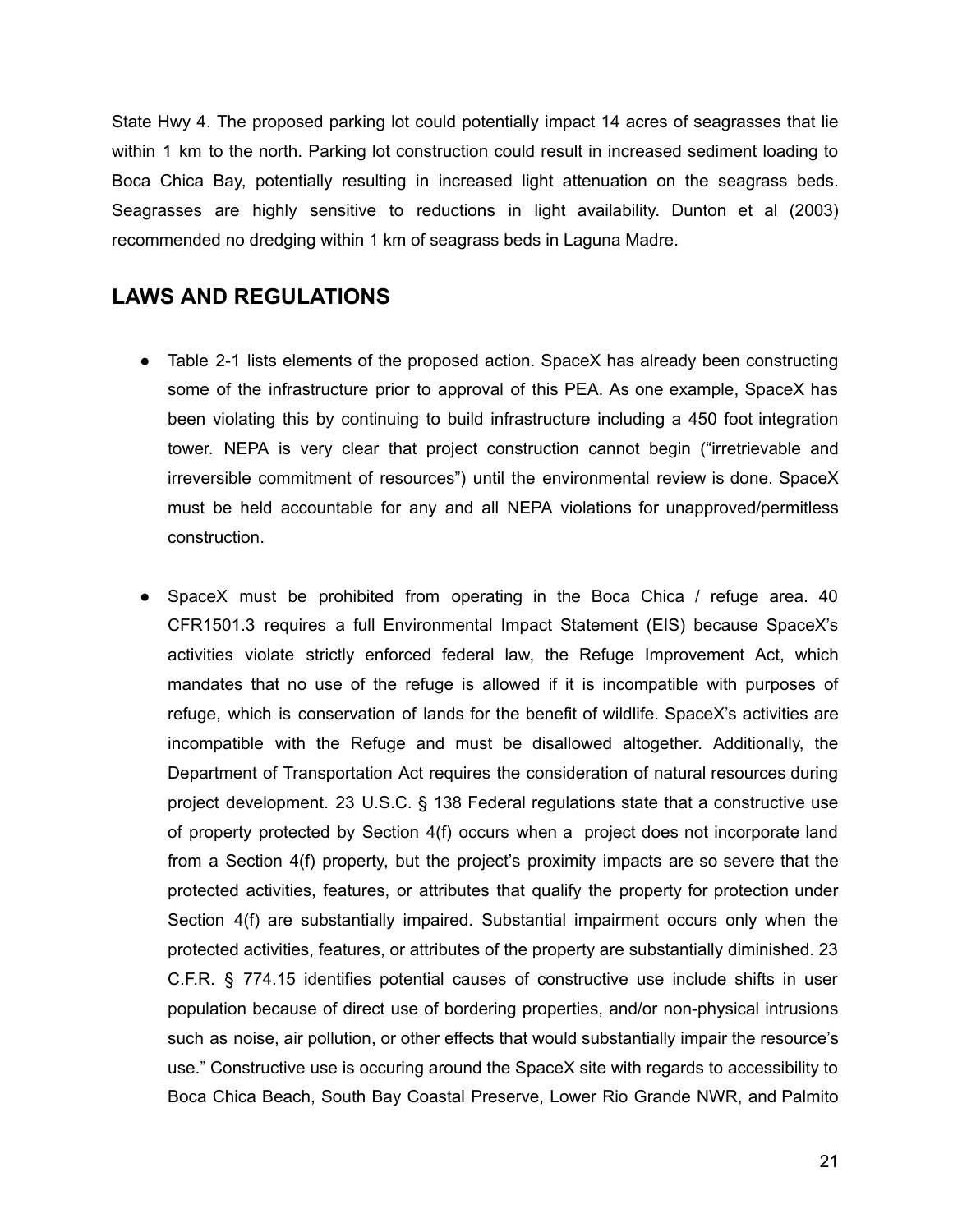Ranch Battle Field, and declining nesting of certain bird species in NWR areas near SpaceX as documented by the Coastal Bend Bays and Estuary Program. Section 4 (f) requires all possible planning to minimize harm resulting from the *use*; this has not been practiced, documented, or evidenced on the behalf of SpaceX or in the PEA. Furthermore, an accurate determination of impact is not achievable due to lacking information on elements of SpaceX's operations, and has thus failed to avoid, minimize, and mitigate impacts. A true and accurate finding of effects of SpaceX's proposals under Section 4(f) and Section 106 is not possible. In all of the foregoing, FAA is overstepping its statutory authority in making a compatibility determination. That is a call that only USFWS can make, not the FAA.

- The Endangered Species Act: the scope of activities vastly exceeds that to which the original biological opinion responds, since that opinion was issued for regular launches of a smaller, proven rocket only, not one in its testing and development phases, when explosions and failures are expected.
- Texas Open Beaches Laws are being violated. *Texas Constitution. Art. 1 sec. 33; 61 Tex. Nat. Res. Code Sec. 61.011: The public has an unrestricted right to use and a right of ingress to and egress from a public beach*. Closure of Boca Chica beach and State Highway 4 for SpaceX activities, deprives the public of the use of the beach, and therefore is in violation of the constitutional rights of the people of the State of Texas. Closures are also violations of Section 4(f) of Department of Transportation Act of 1966. Letters to the FAA from the Department of the Interior, dated January 10, 2014 and October 7, 2020 identifies the ongoing issues and lack of avoidance with regards to constructive use relating to closures.
- Part of the existing facility lies within Coastal Barrier Resources System Unit T12. Therefore, if this existing project includes any Federal funding, it would violate the Coastal Barrier Resources Act (CBRA). Similarly, if any Federal funding is involved in the current proposed expansion, it too would violate the Coastal Barrier Resources Act. Finally, FAA's statement that SpaceX intends to use the site to meet what it claims are official US space program goals, suggests that SpaceX intends to use the site to accomplish US government funded missions, which would appear to violate the CBRA.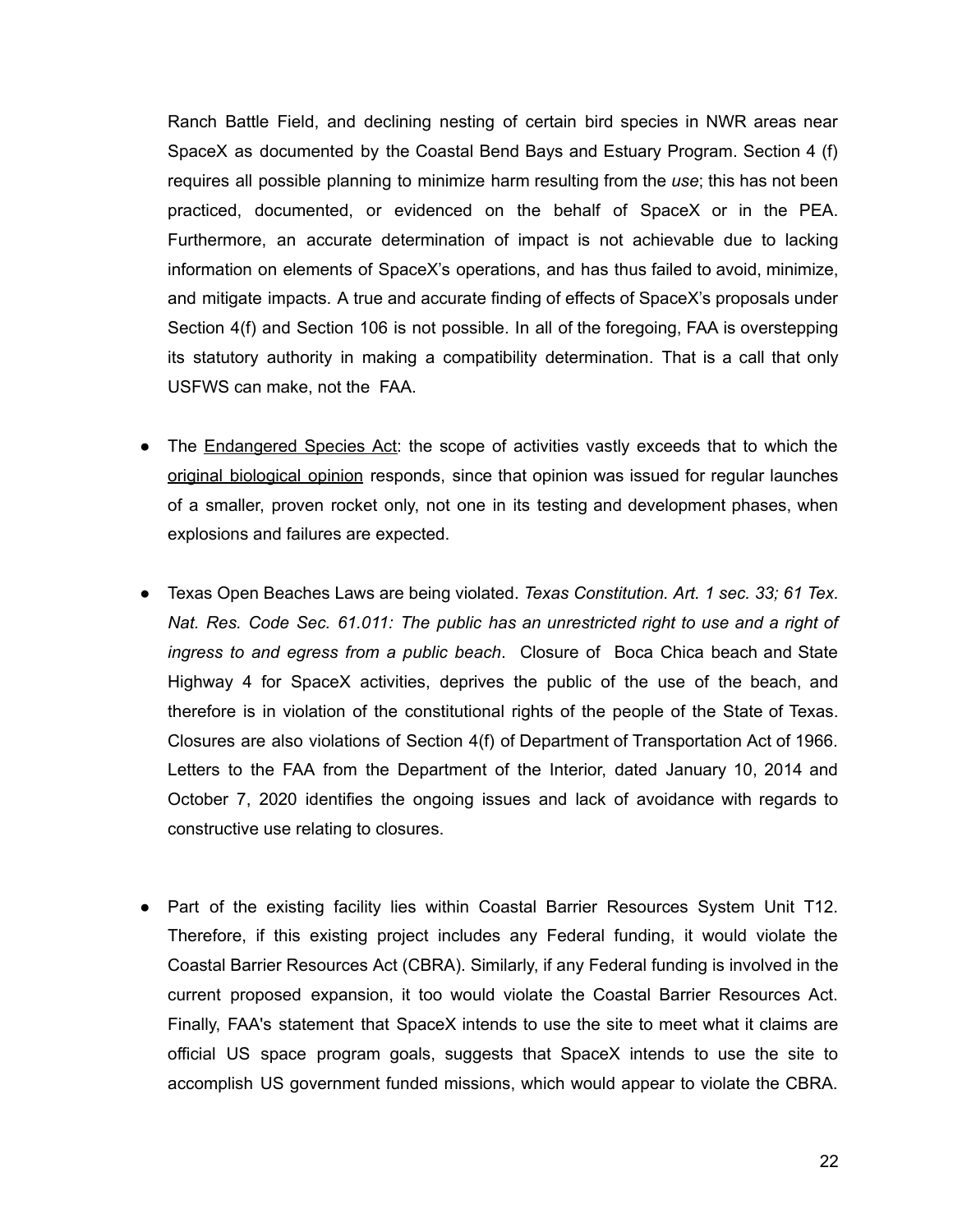Violations may include federal funding of \$14.4 million.<sup>5</sup>

- Even more egregious, the PEA explicitly states that it is SpaceX's intent to participate in FEMA's National Flood Insurance Program (NFIP) (3.9.4.4 Floodplains; p. 98; 1st complete paragraph; 2nd sentence). Note that, *in particular*, the CBRS is intended to restrict the ability to obtain National Flood Insurance in CBRS units. The PEA must be revised to reflect this, and FAA must acknowledge that it is unacceptable for SpaceX to pursue Federal flood insurance for portions of the project that are on, or would be on, CBRS units. Regarding the following assertions, as stated in *3.9.4.4 p98: "The design engineer will certify that the design elevation will withstand the depth and velocity of 100-year flood events (hydrostatic and hydrodynamic loads), any potential increase in wind load, or any other relevant load factors. Compliance with the NFIP as well as county regulations would ensure that the construction will have no significant impacts on floodplain storage and base flood elevations".* This is not possible. The close proximity to the Gulf of Mexico shoreline and the extremely low topography surrounding the site, virtually guarantee significant damage to the existing and proposed facilities during future tropical storms, due to storm surge and overwash.
- 2.1.3.4 (p. 17): States SpaceX "*would develop appropriate sampling protocols and water quality criteria in coordination with the Texas Commission on Environmental Quality (TCEQ)."* This is not the legal process as outlined in Texas Administrative Code Chapter 307. It is TCEQ, not SpaceX, that is responsible for sampling and water quality criteria. However, SpaceX would be required to monitor discharge in accordance to permit conditions as mandated by TCEQ. SpaceX determining their own protocols regarding sampling and water quality criteria is not in accordance with Texas Administrative Code. In the absence of design plans of elements of their proposals, a full accounting and disclosure of what the stormwater pollutant load might be is lacking. An EIS is needed to account for all elements which include various types of industrial activities.
- The USACE public notice for SpaceX's current application for a Clean Water Act Section 404 permit suggests that SpaceX's application may not be compliant with CWA Section 404(b)(1) Guidelines. SpaceX has not demonstrated required avoidance and

5

https://spacenews.com/blue-origin-rocket-lab-spacex-ula-win-space-force-contracts-for-rocket-technology -projects/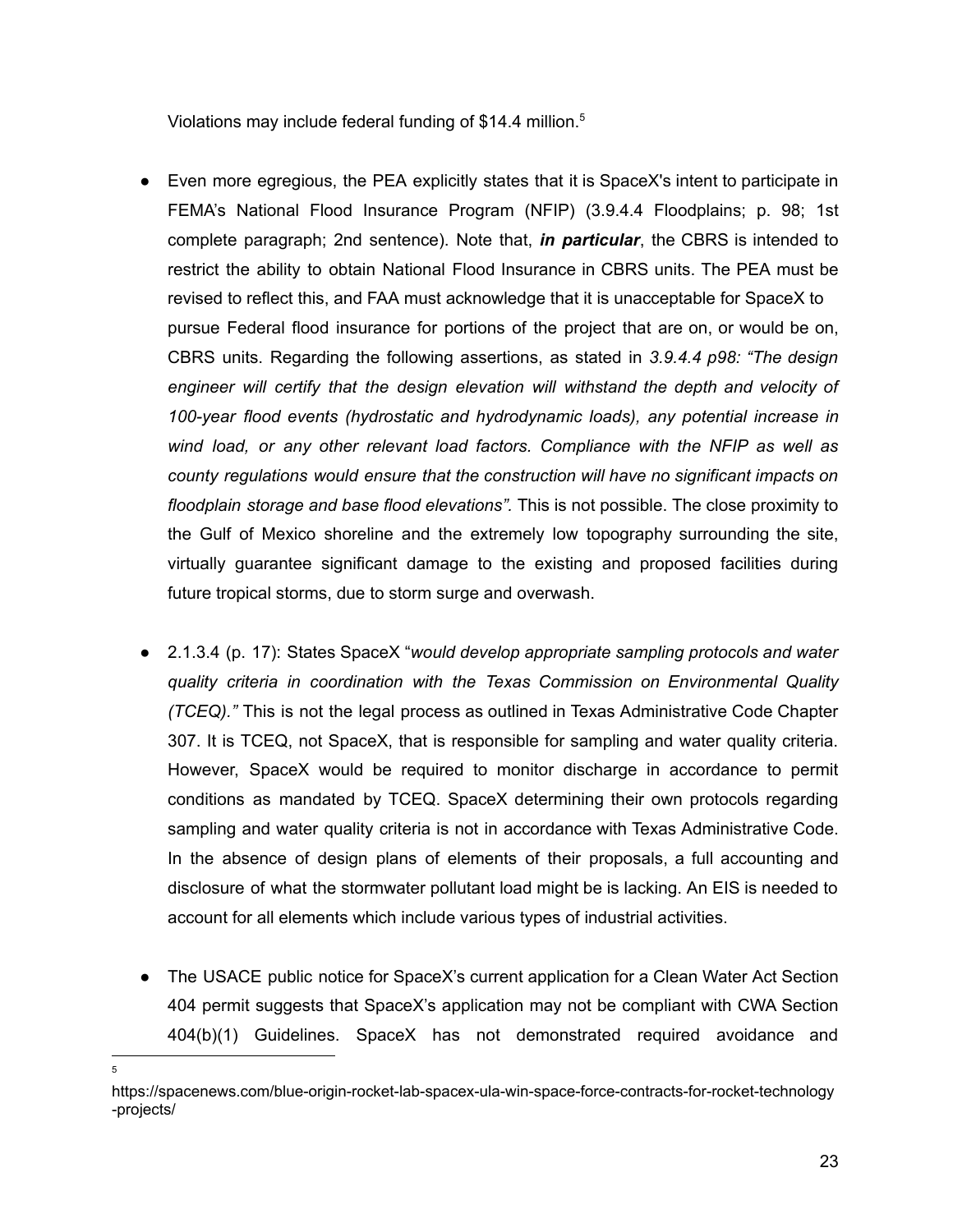minimization of impacts to aquatic habitats. They have not demonstrated required consideration of alternatives. They have not demonstrated that their proposal is the Least Environmentally Damaging Practicable Alternative (LEDPA), as required by the Guidelines. Nor have they provided the public with any information regarding proposed mitigation for unavoidable impacts to aquatic habitats.

● Considerations regarding alternatives are inadequate and have not been analyzed to the fullest extent as required by 2 U.S.C. 4332(E), 40 C.F.R. 1501.5(2), 40 C.F.R. 1501.5(4), Section 102(2)(E) of NEPA.

# **OMISSIONS**

The following documents were referenced, but not provided in the PEA. WIthout access to these documents, the public can only speculate as to their existence and efficacy, and therefore makes them unenforceable.

- 1. Anomaly Response Plan
- 2. Security Plan
- 3. Fire Mitigation and Response Plan
- 4. Applicable Site Plans
- 5. Facility Design and Lighting Plan
- 6. SpaceX Roadway Closure and Traffic Control Plan
- 7. Flight Package Safety Data
- 8. Closure Notification Plan
- 9. Speed Monitoring Plan (at construction and operations site)
- 10. The Communication Process, or Plan, with the GLO, TPWD, and USFW for Debris Removal
- 11. Spill Prevention, Control, and Countermeasures (SPCC) Plan
- 12. Mitigation Plans for identified filling or destruction of wetlands
- 13. Stormwater Pollution Prevention Plan (SWPPP)
- 14. Safety Risk Analysis (missing from Draft EA)
- 15. Hazard Risk Analysis (missing from Draft EA)
- 16. Identification of the emergency response team. (Are public resources used? if so, what is the cost to Cameron County?)